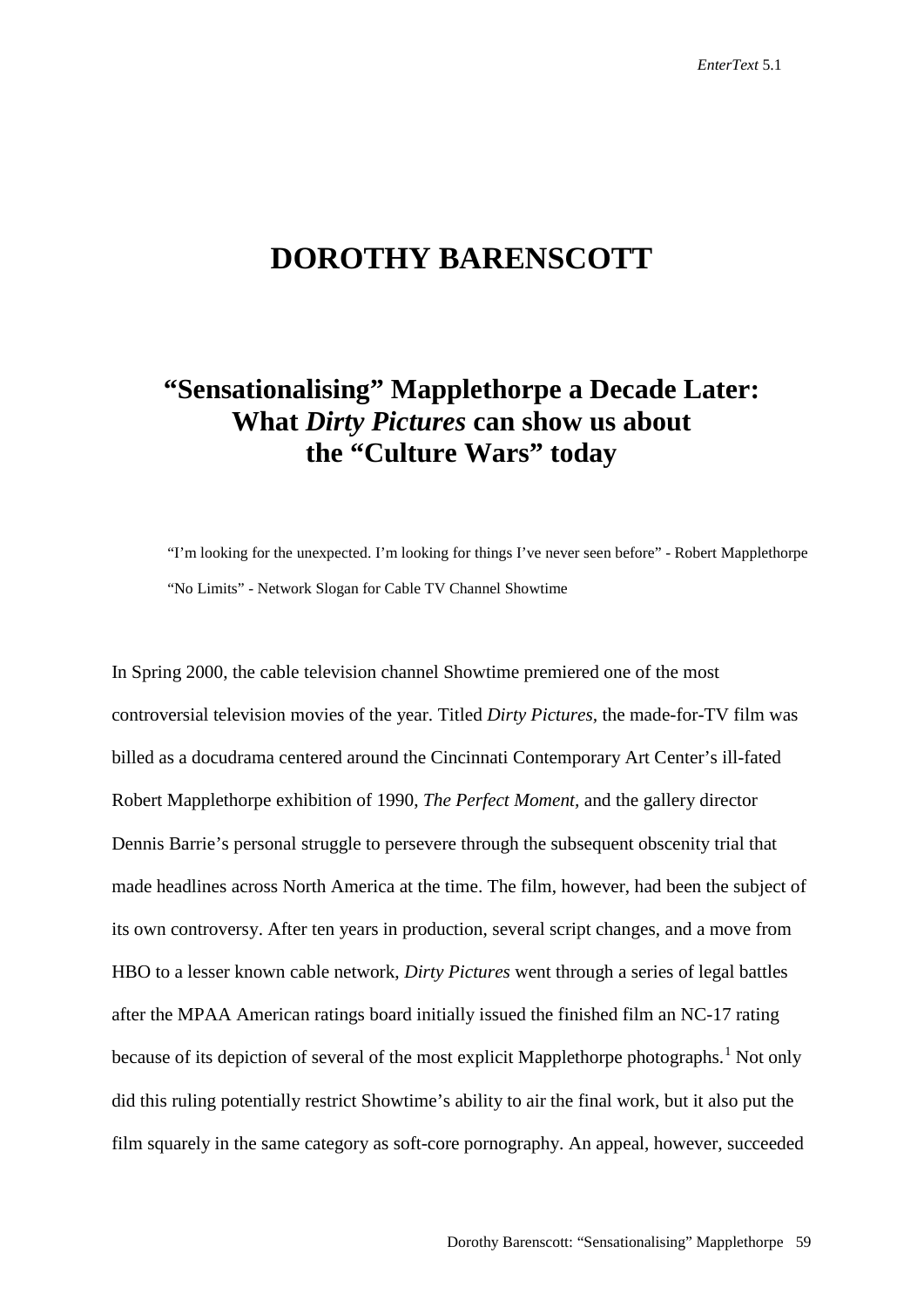in having the film assigned a more-acceptable R rating. And in the same week that *Dirty Pictures* finally premiered, the Supreme Court ruled in a 5-4 decision to strike down a law barring sexually-explicit programming on cable television outside the hours of ten p.m. to six a.m. But perhaps more interestingly, concurrent with Showtime's media publicity effort for *Dirty Pictures* [fig.1], came word that the network had completed a five-month negotiation for rights to the controversial British gay-themed series *Queer as Folk*.



Fig.1 Poster for *Dirty Pictures*

Originally broadcast on the UK's Channel 4, the dramatic comedy stunned Britons with its graphic depictions of sex and frank dialogue centred on the gay cultural scene in Manchester. Still, by the end of 2000, not only had *Dirty Pictures* been awarded the prestigious Golden Globe for best TV Docudrama, the American version of *Queer as Folk* went on to become one of the most critically-lauded and popular television series on Showtime. In the end, Showtime went on to rival HBO in the cable network wars and position itself as *the* premium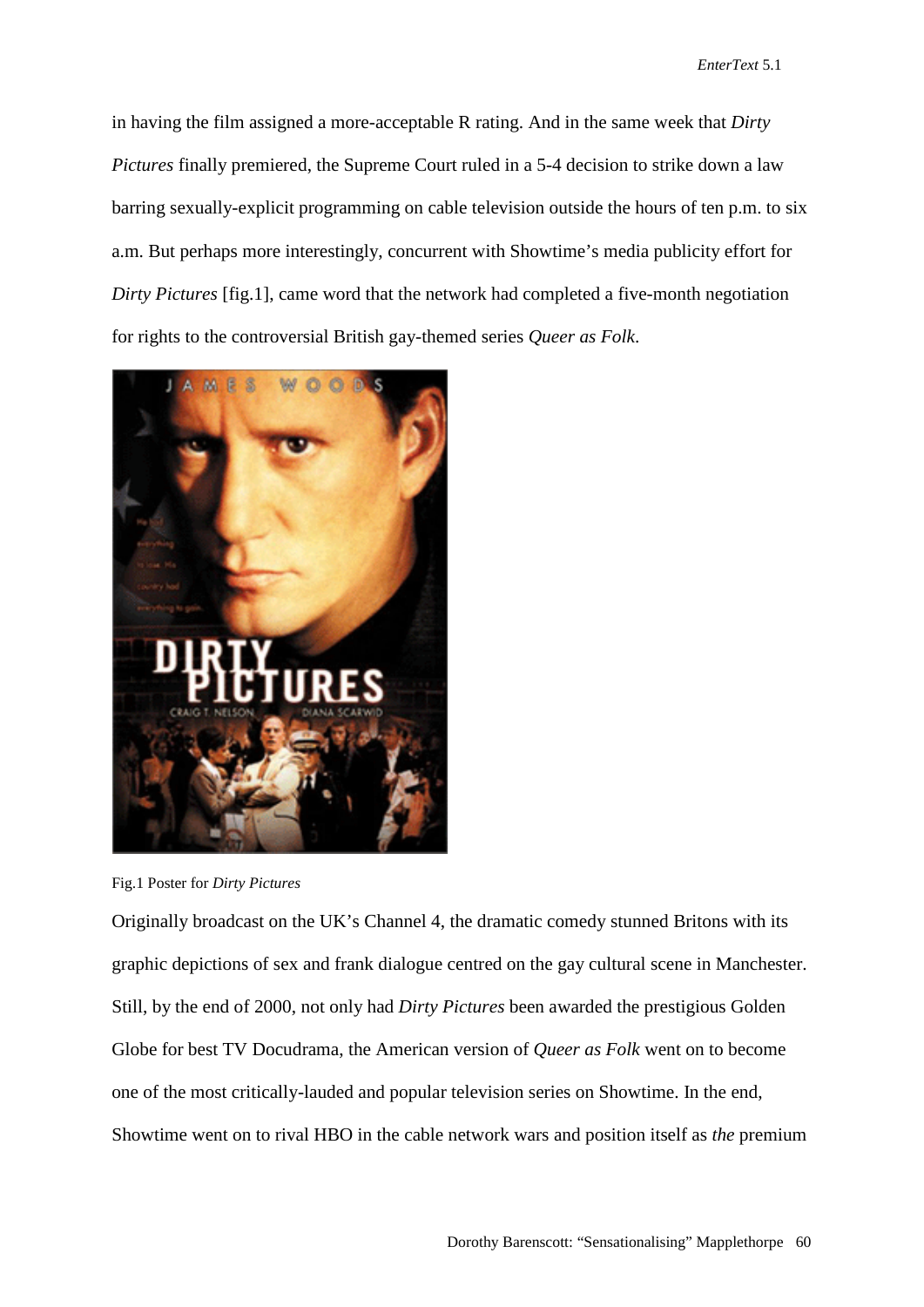cable channel, celebrating its bold "No Limits" programming as the key to its commercial and artistic success.

I raise the issues attending Showtime's production, timing and debut of *Dirty Pictures*  at the outset because they have provocative and relevant connections to a set of discourses circulating only a few months earlier with the art "scandal" surrounding Charles Saatchi's 1999 "Sensation" exhibition at the Brooklyn Museum in New York. Here, once again, it had appeared that a highly controversial art exhibit was poised to re-ignite the flames of protest around obscenity and art seen a decade earlier with the Mapplethorpe show in Cincinnati. This time, however, for all the controversy around the deliberately shocking art works of a small group of young British artists, there was a keen sense that the show had also succeeded in raising the market value of a collection of one of the world's most flamboyant and wealthy art patrons. These and other relevant aspects of the "Sensation" show, perhaps best outlined in Andrea Fraser's aptly titled "A 'Sensation' Chronicle" became entangled with a controversy that Fraser argues was

not exclusively about the border between art and the state [and] the freedom of art from political interference. The two other borders by which the art world has long defined itself were also at stake: the border between art and economic interests and the border between so-called high and low, elite and popular culture.<sup>[2](#page-21-1)</sup>

In turn, the situation in New York surrounding "Sensation" drew attention to how much the dynamic of "the culture wars" had transformed since the NEA crisis of the late 1980s. Not only, as Fraser contends, had "the culture wars" been made products of a process of fragmentation, the "Sensation" scandal revealed deep "fault lines of contradiction" in the boundaries between art, political influence, economic interests, and popular culture.<sup>[3](#page-21-2)</sup> Steven Dubin in his essay "How Sensation Became a Scandal" offers a more blunt analysis, describing how the "Sensation" controversy became "a classic pseudo-event,"[4](#page-21-3) conjured up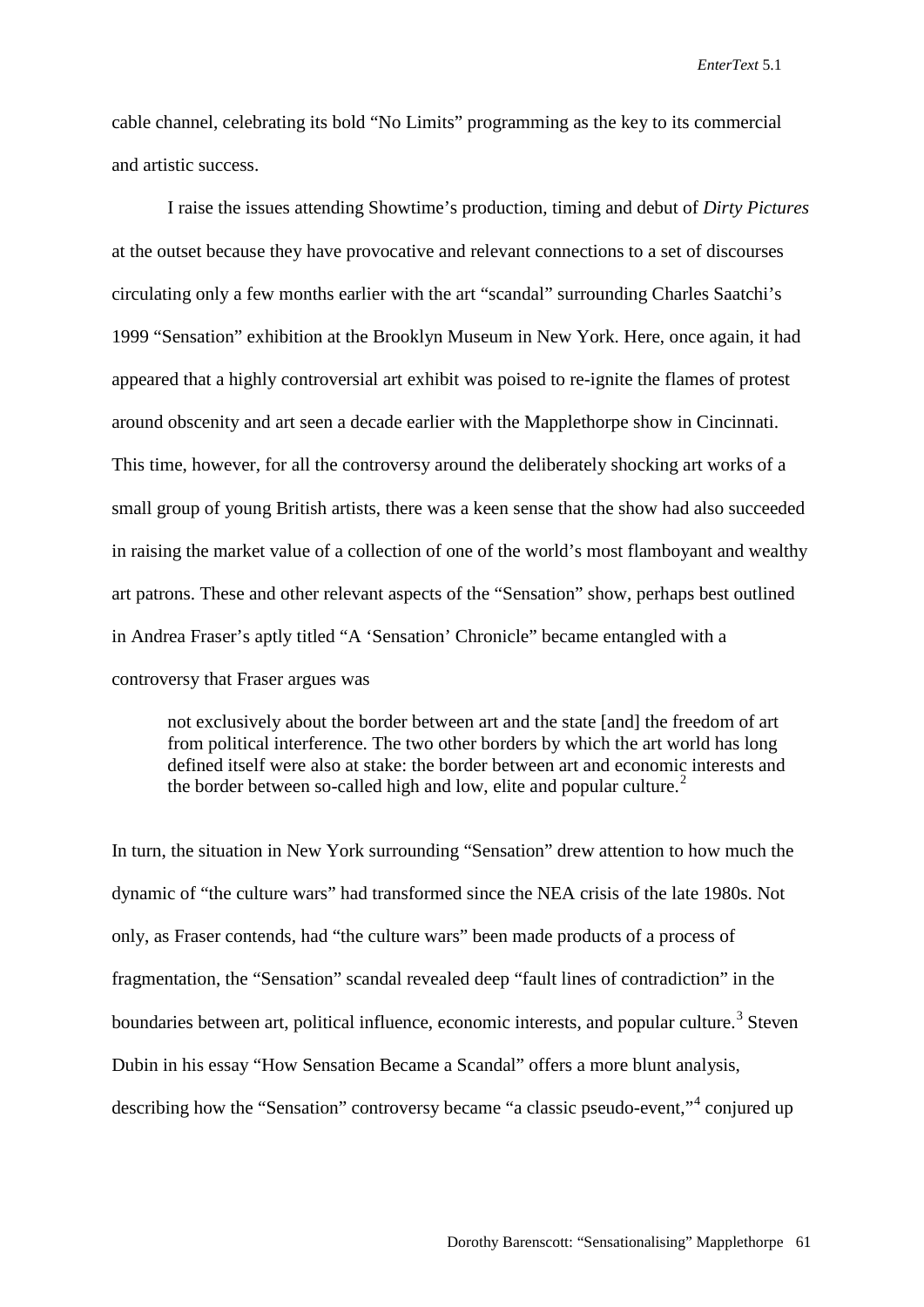not only by media hungry for a good story, but manipulated and taken advantage of by a litany of interested parties from all sides of the cultural war divide.

In the context of the discourses surrounding "Sensation," the Showcase movie *Dirty Pictures* is revealing in its content, representation and promotion. As I will argue in this essay, the formal and narrative elements of the film provide something of a visual roadmap or thinking-through exercise of the dynamic of fragmentation and contradiction, rupture and suture, which Fraser suggests in her discussion of the culture wars—the same set of dynamics that was manifest in the conflicts between art and the discourses surrounding artistic autonomy and market forces ten years after Mapplethorpe's *The Perfect Moment.* Irony aside, if one is to believe that Mapplethorpe understood the ways in which his work would provoke, an important reason to pay attention to this movie—the way it was scripted, filmed, and promoted—is for how it reveals, through its own filmic devices, the problematic destiny of the Mapplethorpe photographs and the troubled entanglements that continue to develop to the present day in the arenas of high art, gay subculture, and corporate institutions. I will argue that *Dirty Pictures*, in part, sets up a visual and narrative dialogue, collapsing past events and present day concerns. In turn, these concerns crystallise around the simultaneous and contradictory elision of the political content of Mapplethorpe's photographs and the affirmation of the legitimacy of those same photographs as art. This occurs from a number of productive vantage points. First, I will trace what I am terming the "right to representation" arguments that emerged out of the original Mapplethorpe exhibition. I argue that these discourses have a direct impact on the narrative framework set out in *Dirty Pictures*. Second, turning to the film itself and the genre of the docudrama, I will discuss the narrative and formal representation of the Mapplethorpe controversy set out in *Dirty Pictures* positioned through the lenses of re-enactment, sequencing, testimony and melodrama. Third, I will address the fragmentation of representation and media sensationalisation, conjured up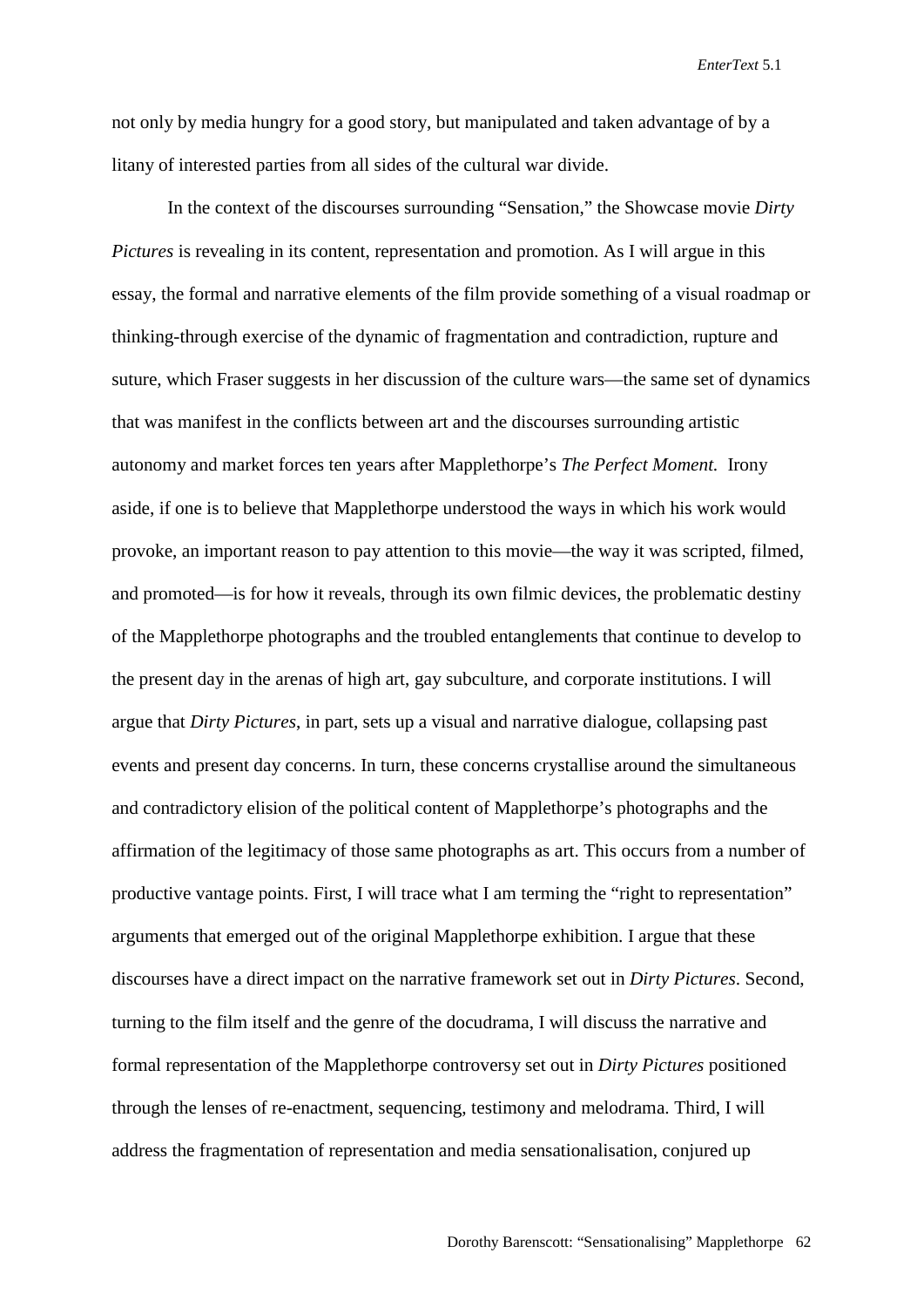through the "Sensation" controversy, and connect it to the final production and promotion of *Dirty Pictures,* taking into account the manner in which made-for-TV movies are currently created and marketed.

#### **Coffee Table Sadomasochism**

The opening frame of *Dirty Pictures* begins with a silent disclaimer and a warning "For Mature Audiences Only" [fig.2] explaining that in order for the film to remain true to the story of "perhaps the most controversial exhibition in American history," the explicit photographs would be an essential part of the movie's narrative and be displayed in their original and unedited form.<sup>[5](#page-21-4)</sup>

Warning: For mature audiences only due to subject matter and sexually explicit images.

"Dirty Pictures" portrays the true story of perhaps the most controversial art exhibition in U.S. history. In order to accurately present this story, it is essential that the Mapplethorpe photographs that caused this national debate be seen in their entirety.

Fig. 2 Still that opens the film

What follows after an opening shot of the Cincinnati court room, a quick pan of a deliberating jury, a shot of protesters outside the court house in Cincinnati [fig.3], and a few sound bites of Senator Jesse Helms and President George Bush making comments about the case, is a lengthy introductory sequence featuring no less than fifty of Mapplethorpe's photographs—images made up mostly of his celebrity portraits and a few nudes, none of which is drawn from the seven most "offensive" images under review.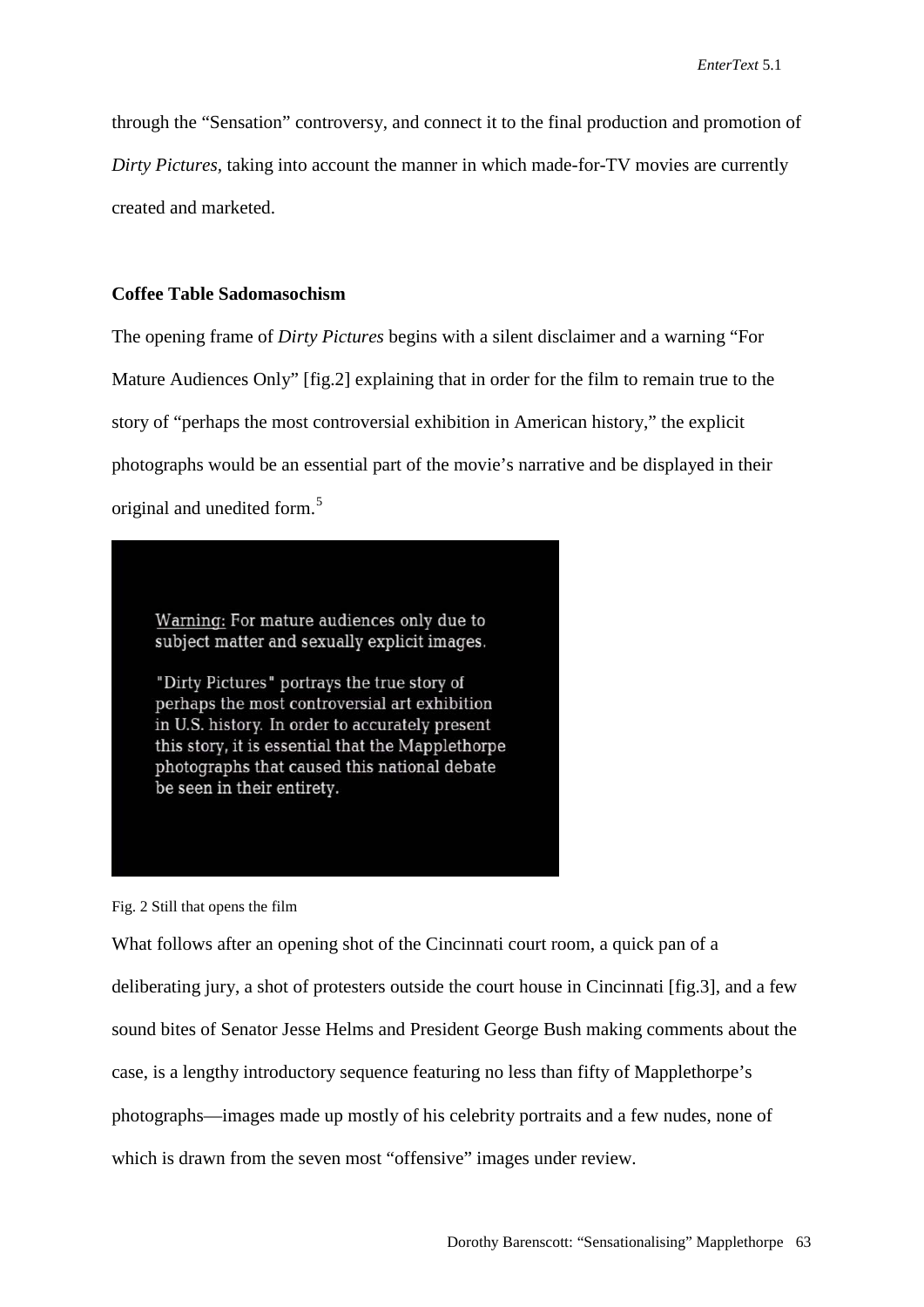



Piped in over this parade of images is 2 Live Crew's reworking of Bruce Springsteen's "Born in the U.S.A.," titled "Banned in the U.S.A."[6](#page-21-5) The next scene takes the viewer to a meeting of the American Association of Art Museum Directors. Here, Cincinnati Contemporary Arts Center director Dennis Barrie, played by tough guy/hero James Woods, is being urged by his colleagues to continue with the travelling Mapplethorpe exhibition even though the highprofile Corcoran Gallery of Art has just decided to cancel its showing in Washington D.C. The scene closes with Barrie receiving a standing ovation [fig.4] when one of the attendants declares that Barrie must "climb the steep mountain" and exhibit *The Perfect Moment*.

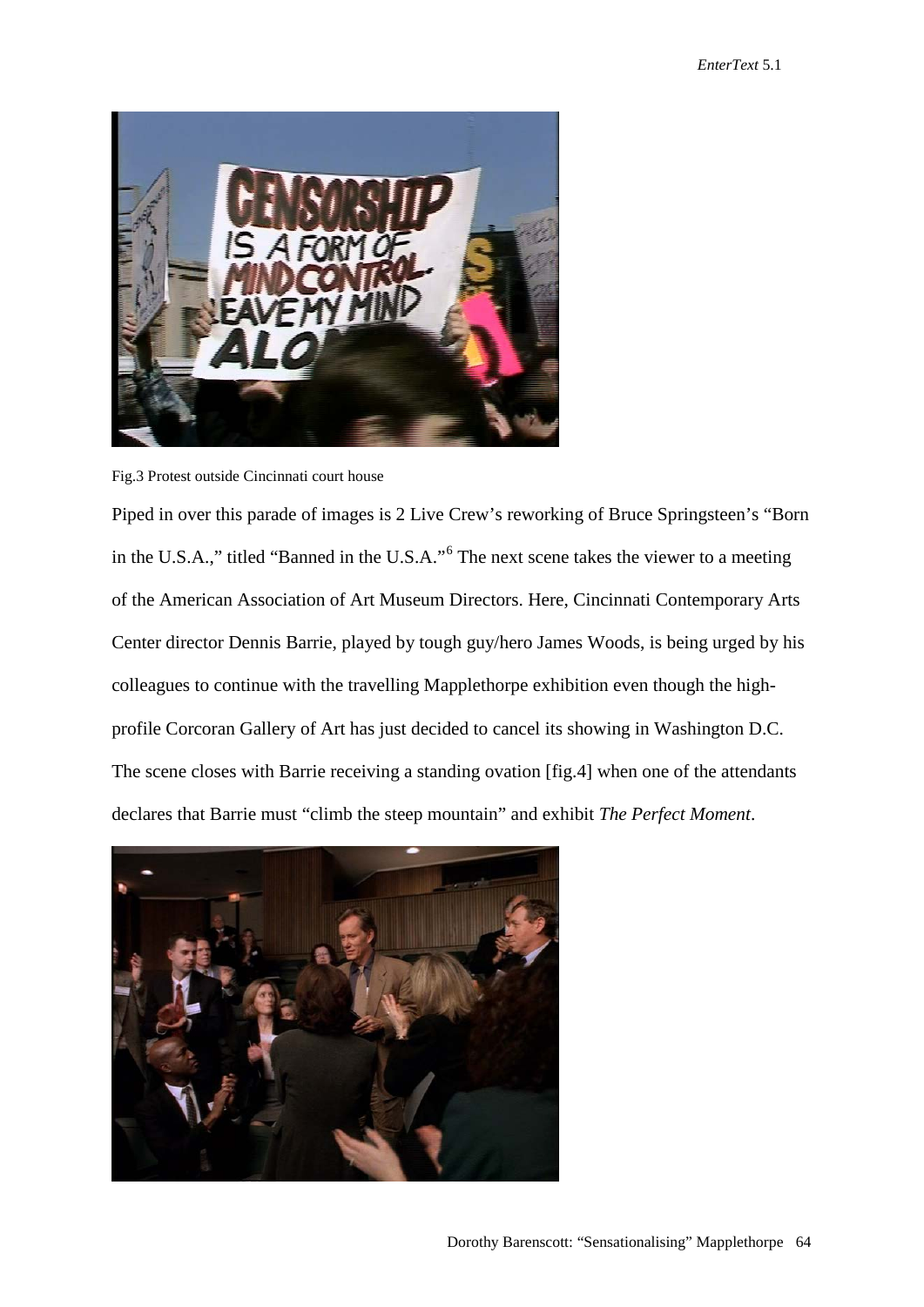Fig.4 Barrie Dennis receives a standing ovation at a meeting of the American Association of Art Museum **Directors** 

Implicit in the strategic framing of the movie's introduction is a story that is to be understood from a rights-based position. That is, the story is staged around Barrie as reluctant hero, championing the rights of the American people and of institutions of art in a highly charged morality tale. As the trailer for *Dirty Pictures* declares, "He had everything to lose. His country had everything to gain." In turn, what is notable in its absence from the set-up of the film is any mention of Mapplethorpe as an individual or artist, the contextualisation of Mapplethorpe's practice or history of art photography, or any references to the particular subjects or explicit activities displayed in a number of the Mapplethorpe photographs. Attention revolves around the museum director, the court and the public. If nothing else is to be drawn from this deliberate positioning of the film, it is that the defence of Mapplethorpe remains exclusively on the level of the public's right of access to representation and the injustice of censorship at its broadest level.

And while the question of rights is critical and a key component of what was at stake in 1990, it remains problematic in the film, and a reflection of the entire Mapplethorpe controversy, how quickly political opportunism, coupled with the reluctance to deal with the difficult subject matter of Mapplethorpe's photographs, can overshadow the political charge of the work. Paul Morrison, writing on "The Perfect Moment" in "Coffee Table Sex: Robert Mapplethorpe and the Sadomasochism of Everyday Life," argues that his concerns are with the "imbrication of content and context" in the discussion, circulation and consumption of Mapplethorpe's works during the height of the controversy.<sup>[7](#page-21-6)</sup> Therefore, when it comes to the constructions of meaning around Mapplethorpe's work, Morrison notes that the focus remains, more often than not, on the academic and intellectualised discourses concerning aesthetic form and the right to free expression rather than on the corporeality and subversive sexuality suggested in the images: "There is a sense, then, in which to champion the cause of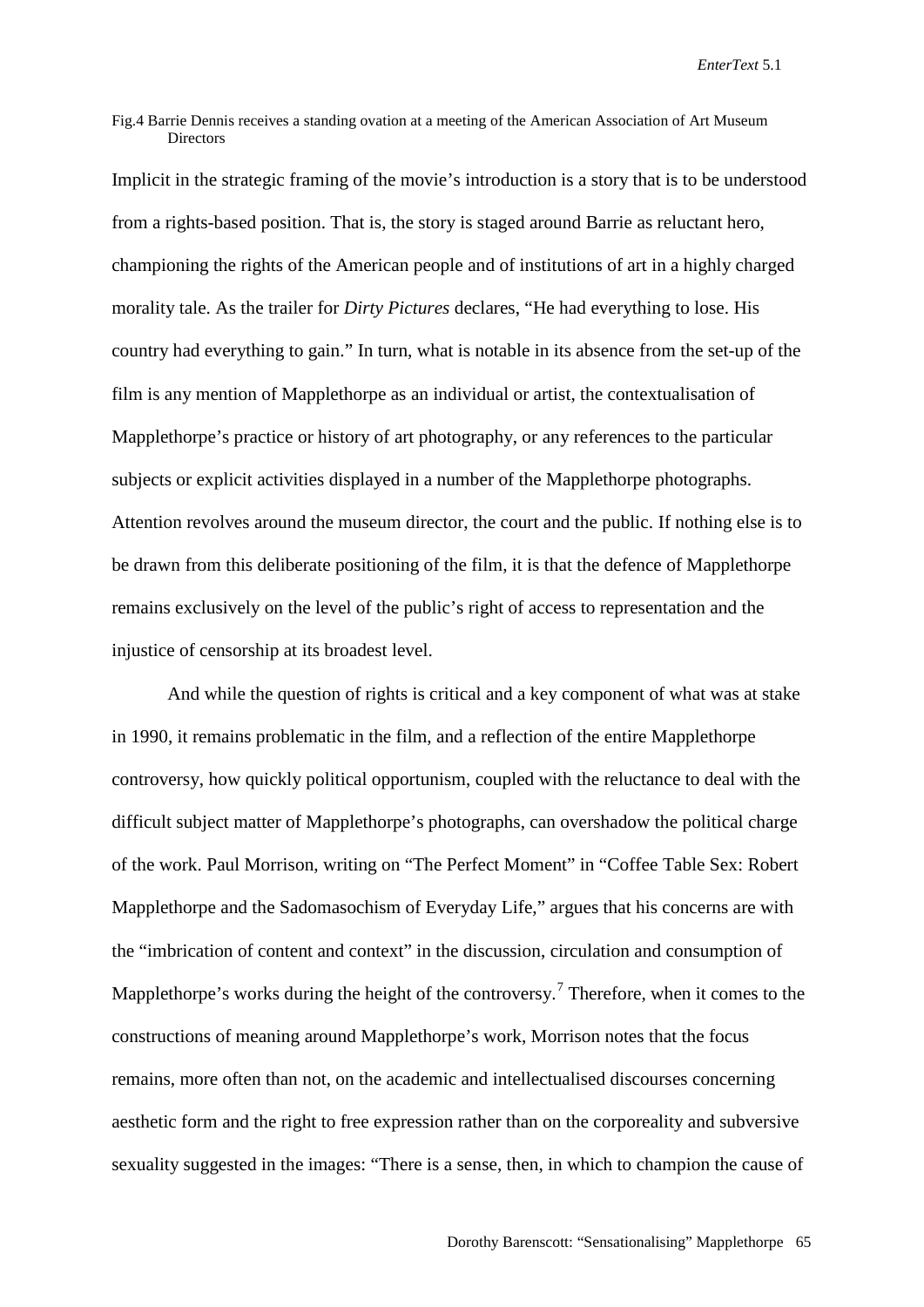Mapplethorpe, to argue for the autonomy of the NEA, is not always distinguishable from the right to represent oneself as a champion of artistic freedom."<sup>[8](#page-21-7)</sup> One could argue that the terms of discussion have moved to incorporate more of the latter focus since Morrison wrote this essay eleven years ago. Rising awareness and a more liberal consciousness about homosexuality in the public sphere, together with media circulation and consumption of increasingly provocative visual material, could indeed suggest this to be so. However, I would contend that *Dirty Pictures* works to legitimate and underscore Morrison's argument, emphasising how powerful political opportunism and the claim of artistic expertise remains in today's culture wars. And while I will return to the visual and narrative techniques in the film that work to defuse a direct confrontation with the most sexually explicit and anxiousmaking aspects of Mapplethorpe's work, I want to highlight here how precarious the negotiation of these concerns remains and suggest the power struggle to control the terms of its discourse.

One of the most astute observations Morrison makes to suggest how the political and sexual content of Mapplethorpe's images is, in part, subjugated, arises in his discussion of art photography and the museum collection. It is within the category of art photography that Morrison argues the original technique of photography has forgone the advantage of reproducing the real world in space: "For the high art photograph, like all modern art objects, structures itself in relation to the museum, which it labors to make its final destination."<sup>[9](#page-21-8)</sup> A corollary of the modern art object and the economy in which it functions is the collection or juxtaposition of one art object to another. Values and meanings of art works are assigned in a relation of similarity and dissimilarity. The organisational principle of "The Perfect Moment" plays out this process with the juxtaposition of discrete portfolios—here a formal study of an orchid, there an explicit sexual act.<sup>[10](#page-21-9)</sup> Yet, as Morrison observes, "[as] an individual exhibit within the larger spaces of the museum, 'The Perfect Moment'... replicates the relations of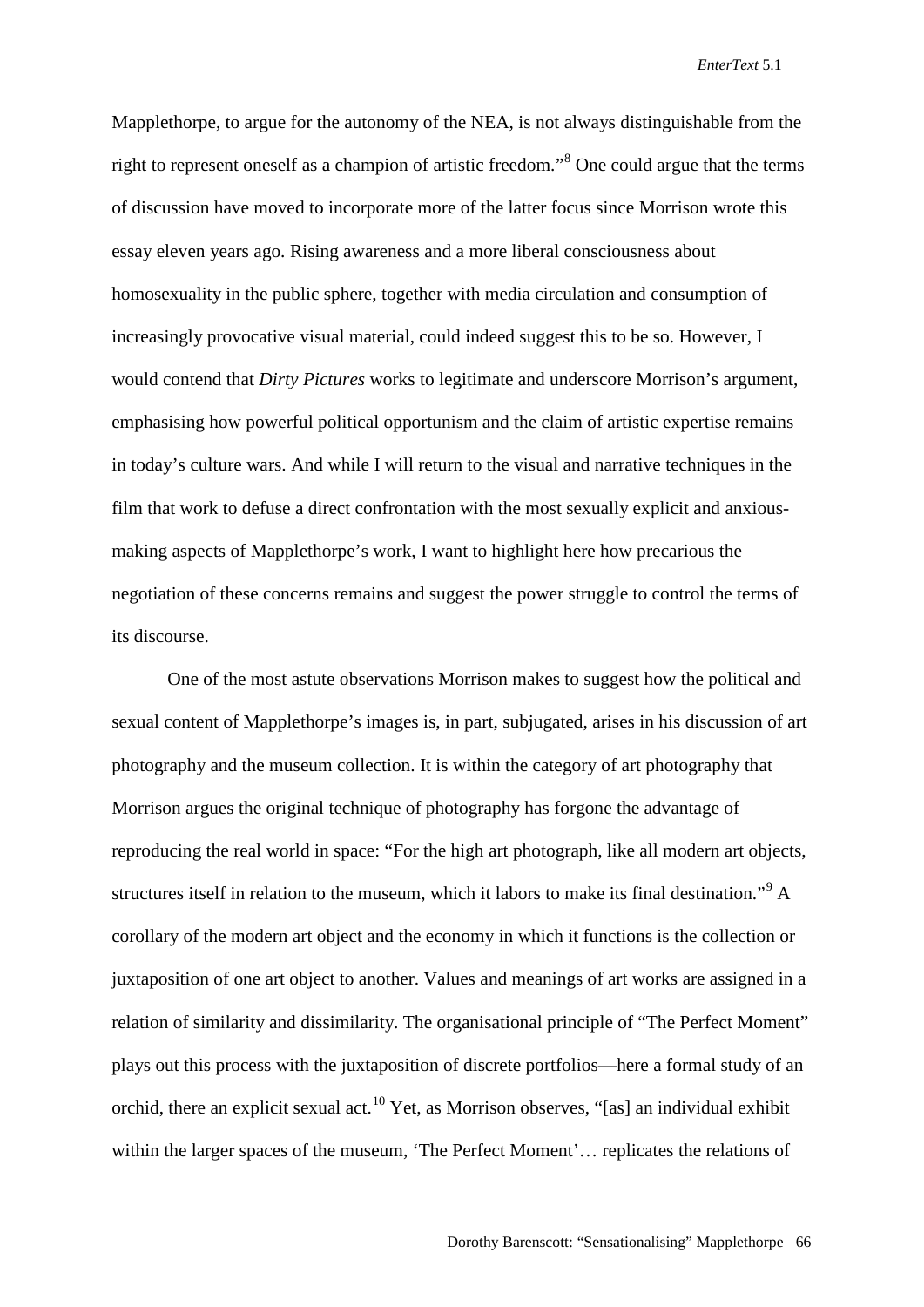juxtaposition and contiguity that *are* the museum. Mapplethorpe, the most 'knowing' of modern artists, knowingly plays with the space of the museum."<sup>[11](#page-21-10)</sup> One pivotal aspect of this process comes with the art expert and/or the curator. Again and again the arguments will be made during the Mapplethorpe controversy that the images were not considered in their curatorial context and that eliminating the offending images would alter the artistic vision of the artist and curator. Therefore, the arguments for legitimating Mapplethorpe's photographs as art became fixed primarily around formal and aesthetic concerns and expertise, not around the charged content of the images. Not unlike a coffee table book then, which Morrison likens to the modern museum, the resulting dynamic of spectatorship and consumption continues to bypass the greater political and social underpinnings of the work:

For if the coffee table book… like the museum itself, elides cultural and historical context, if it reduces all to objects of purely aesthetic contemplation, so too does the coffee table book of sadomasochistic sexual acts. True, the coffee table Mapplethorpe, unlike the book it displaces, pays a double dividend: it is simultaneously inscribed with the message "I value culture" and "I am politically correct." I have the right of access to representations of the perverse, and I exercise that inalienable right by owning a coffee table miscellany of perversions. The third dividend—I need not acknowledge my interest in the perverse—obviously goes without saying. $^{12}$  $^{12}$  $^{12}$ 

Turning to the catalogue for "The Perfect Moment," one is immediately struck by how much attention *is* given to the formal aesthetic elements of Mapplethorpe's photographs. Kay Larson, for example, declares Mapplethorpe "the best classicizing photographer of his generation."[13](#page-21-12) And when there is an attempt to deal with the sexual and more anxious-making aspects of the photographic content, as in David Joselit's discussion of Mapplethorpe's poses, there is a tendency to set the terms of discussion around highly theoretical, abstracted and vague language which diminishes the specificity of context around Mapplethorpe and the kind of culture that, in part, produced him. An example of Joselit: "In [Mapplethorpe's] photography, the paradox of *posing* for the camera… is developed from a private anxiety to an iconic or universal one. The message that Mapplethorpe delivers is that experience of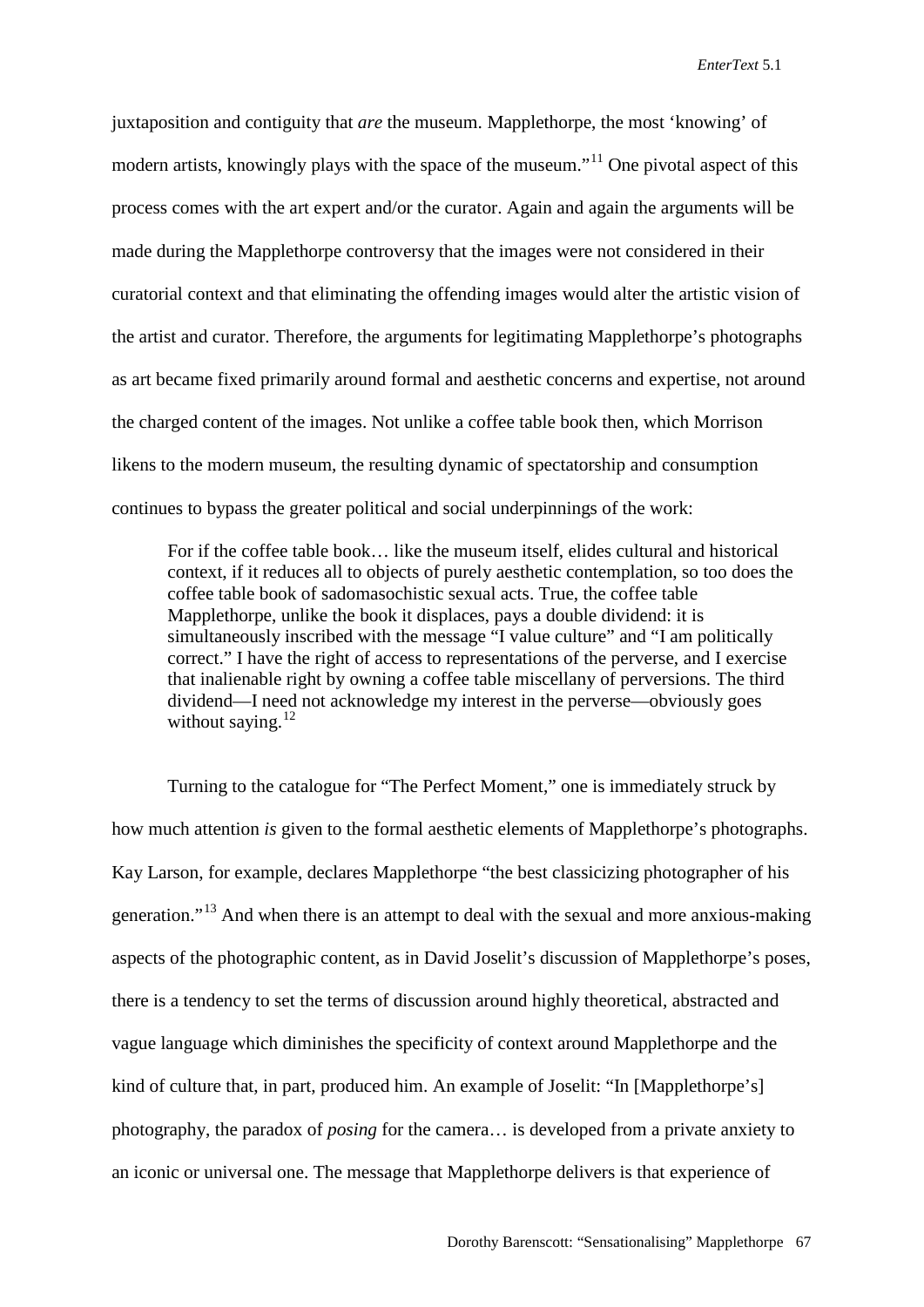masculinity or feminine identity is the sensation of an unstable, constantly readjusted succession of poles."<sup>[14](#page-21-13)</sup> This kind of art criticism or expertise, while significant in its attempts to come to terms with aspects of Mapplethorpe's practice, engages ironically enough in a process of legitimisation of artistic autonomy that Andrea Fraser argues the avant-garde has tried many times to dissolve.<sup>[15](#page-21-14)</sup> In turn, there is a disconnect that emerges between the authority of those professionals who want to support Mapplethorpe as an artist and the will of Mapplethorpe to reflect a part of gay subculture to his viewer. In this respect, recalling the "Sensation" exhibition in New York a decade after Mapplethorpe, Fraser argues that Saatchi as "connoisseur of subculture" had fostered even greater divisions and moved the focus even further away from the context of the artists' work:

To the aesthetic language of form and the ethnographic language of culture, we can add the language of subculture. The appropriation of "subculture" within the field of art, however, doesn't function only to subvert the essentialism of traditional aesthetic taste. It also functions to support the legitimacy of an equally rarified contemporary taste by maintaining its distance from the "vulgar commercialism" of middlebrow culture and the economic criteria it supposedly reflects.<sup>[16](#page-21-15)</sup>

As I will argue in the following section on the specific narrative and formal filmic conventions employed in *Dirty Pictures,* the storyline's attempt to deflect certain political and social aspects of the Mapplethorpe exhibition and controversy while sensationalising others has a direct correlation to the "scandal" propagated around Saatchi's "Sensation" exhibition.

### **Docudrama: Blurring Fact, Sensationalising Fiction**

As a made-for-TV movie based on an actual event, *Dirty Pictures* employs the conventions of the docudrama genre. Docudrama, as described by Steven Lipkin in *Real Emotional Logic: Film and Television Docudrama as Persuasive Practice*, contains a synthesis of documentary and narrative forms that function, in essence, as "a persuasive argument," riding the fence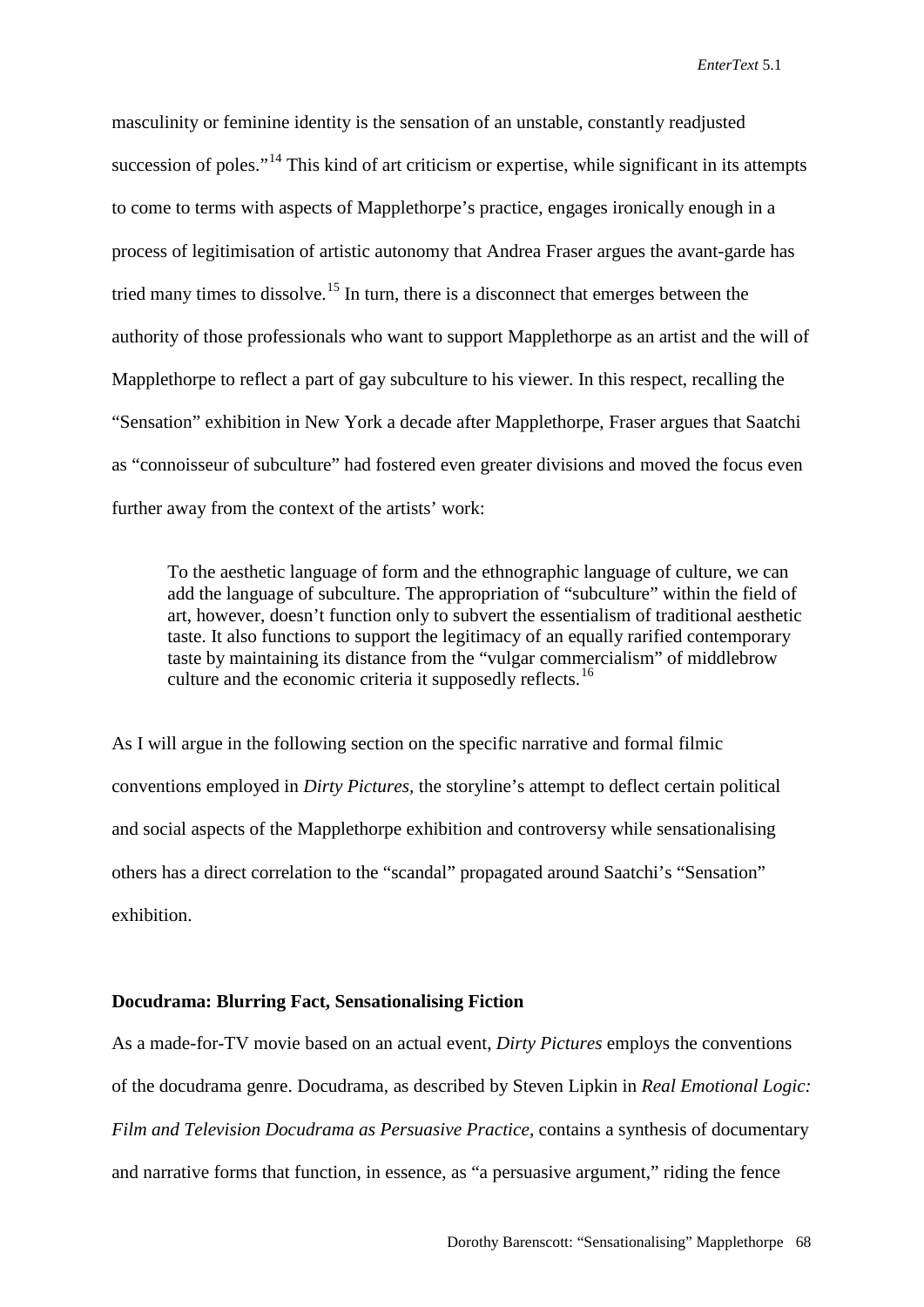between narrative and documentary and belonging wholly to neither.<sup>[17](#page-21-16)</sup> What the docudrama argues persuasively for is usually grounded in some kind of relatable injustice that must be fought or questioned—in the case of *Dirty Pictures,* the censorship of the Mapplethorpe exhibition. In this sense, docudramas often consist of figurative or literal trials that place the main characters in various kinds of jeopardy where they are tested. In turn, these "trials" are chosen to reflect real events and actual people who are known through public record. Importantly, the moral position that ultimately becomes the claim made by the film's narrative is punctuated by the formal strategies of film that bring together actuality and re-creation.<sup>[18](#page-21-17)</sup> As Lipkin outlines, "arguments put to persuasive purpose consist of data (evidence), claims (what the argument advocates), and warrants (the connections between claims and evidence)."[19](#page-21-18) The popularity of docudrama is founded upon such a formula. By enveloping the audience in the experience of a story and persuading through the close resemblance to fact, the stories of docudrama attempt to persuade with "a logic of motivated iconicity:"

Even as docudrama departs from documentary proper, the two modes retain a certain semiotic similarity. The evolving technology of mainstream documentary progressively has aligned representation and actuality. The documentary image functions as an index. Comparable imagery in docudrama remains primarily iconic; however, docudrama asks if, under its terms, the two signs may not be all that  $differential$ <sup>[20](#page-21-19)</sup>

It is of course the gaps or ruptures between the representation and actuality that must be smoothed over and sutured. Not unlike the "pseudo-event" that was the "Sensation" exhibit, *Dirty Pictures* becomes a kind of "pseudo-documentary" that capitalises on the same attempts to make sense of a terrifically complex set of interests. And of course, important parallels can be drawn with the actual cause for concern—the Mapplethorpe photographs [fig.5, *Brian Ridley and Lyle Heeter*, 1979; fig.6, *Calla Lilly*, 1988; fig.7, *Man in Polyester*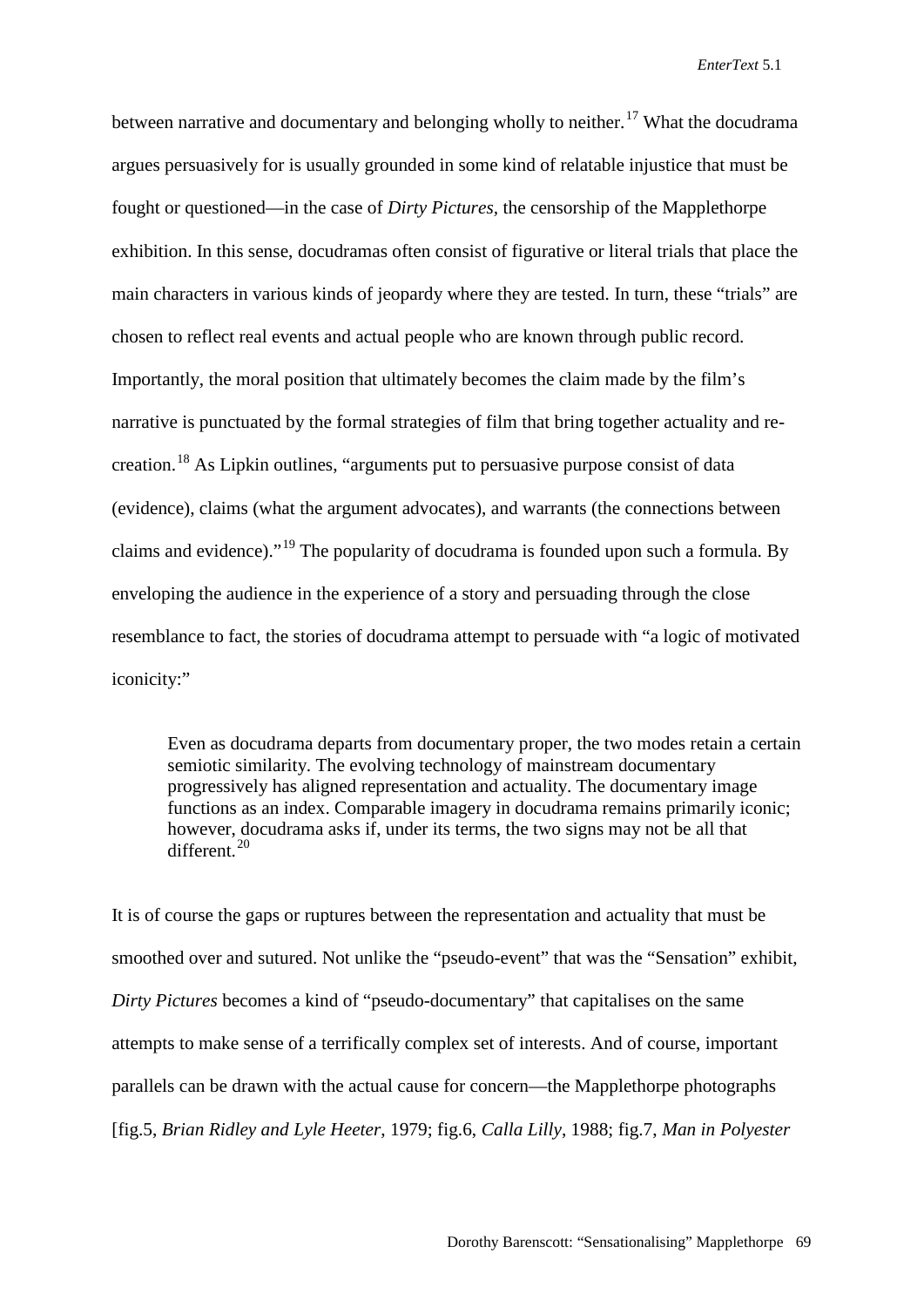*Suit*, 1980]—which came under attack because of their representational claims and power as indices of the real.



Fig.5 Brian Ridley and Lyle Heeter (1979)



Fig.6 Calla Lilly (1988)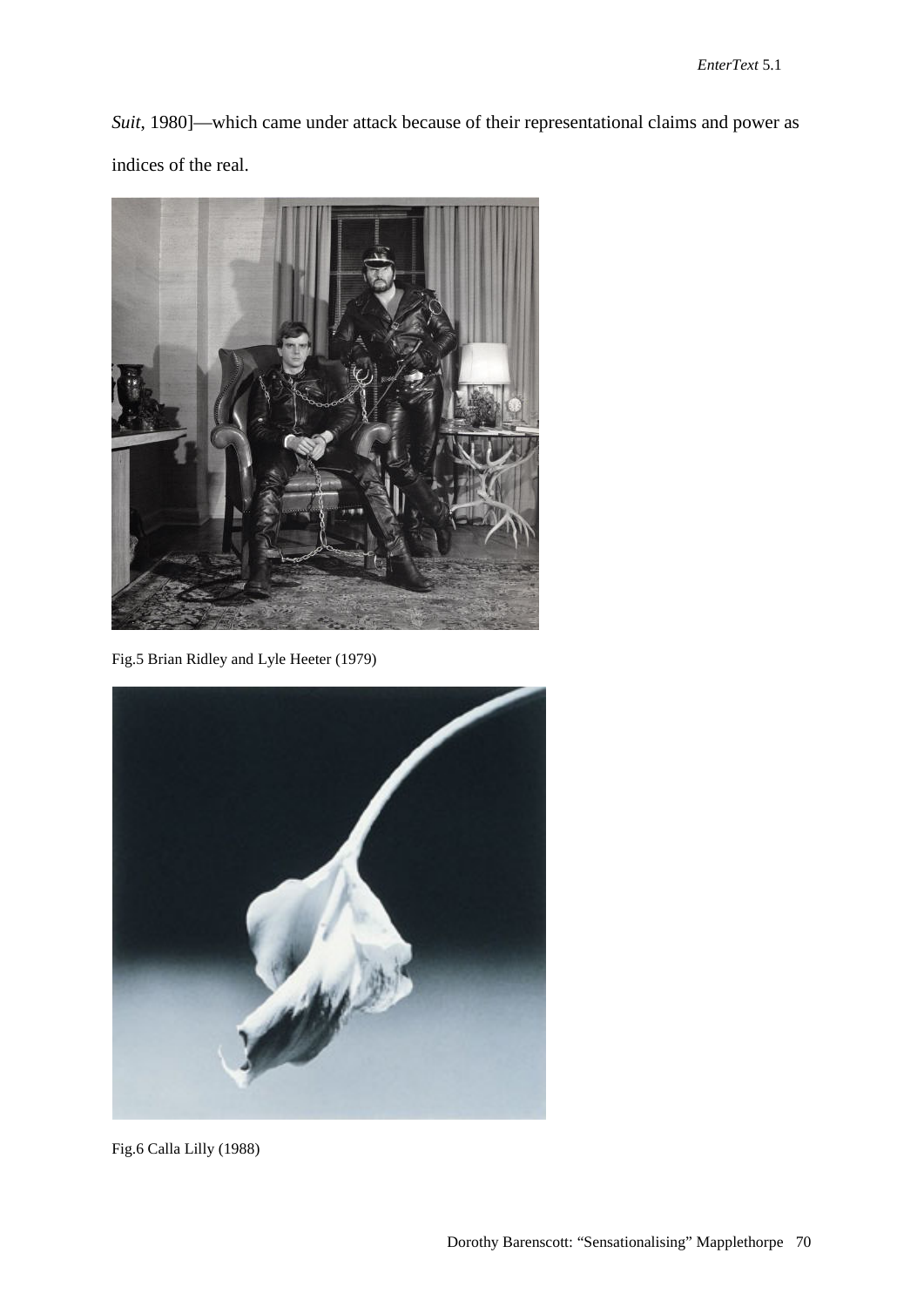

Fig.7 Man in Polyester Suit (1980)

The docudrama's drive to overcome and deal with fragmentation and lack of actual data, while making a persuasive argument, emerges in *Dirty Pictures* through the formal strategies of sequencing, interactions and testimony. Sequencing, as described by Lipkin, "links space in actual footage re-created space."<sup>[21](#page-21-20)</sup> Throughout the film, shots of the recreated Cincinnati courtroom alternate with shots of actual newsreels of street protest [fig.8] and the re-created jury room, generating a kind of spatial unity between the actual and recreated portions of the sequence.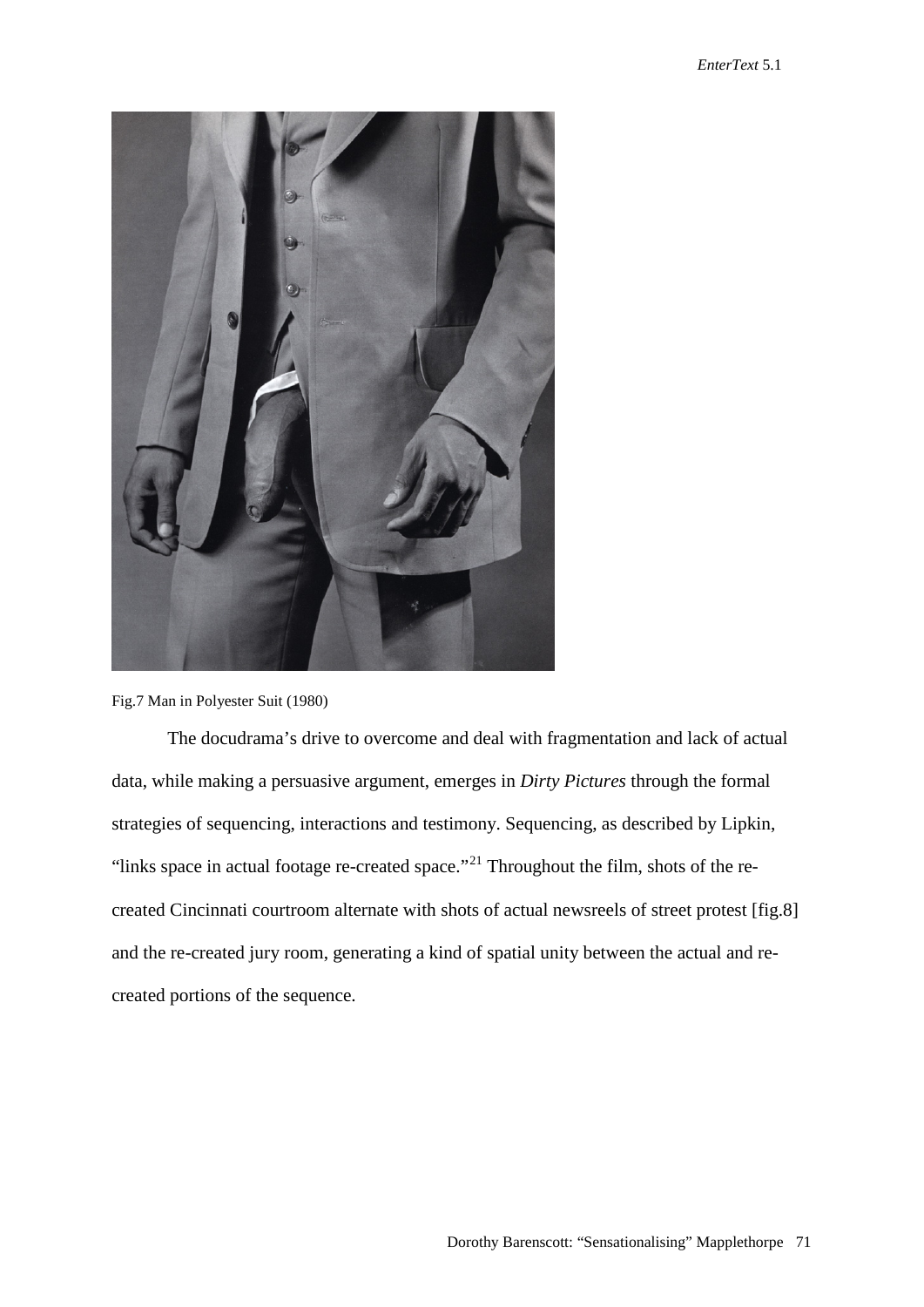

Fig.8 Actual news reel footage from the protests

Interactions refer to the actor/character placing themselves in the actual location of the events. Since *Dirty Pictures* was shot in Toronto and not Cincinnati, the force of interaction is somewhat lessened. Still, the attempt to model Cincinnati locales and splice in actual footage of the city, while maintaining continuity in the look of the American mid-west and its institutions, brings actuality and fiction into the same cinematic space. As a result, a kind of truth by association emerges, especially when—as in the case of Barrie's news conferences on the steps of the Cincinnati courthouse—the re-created scenes are shot on the same kind of video equipment used in the newsreel footage. In turn, as Lipkin argues, the "modeling of the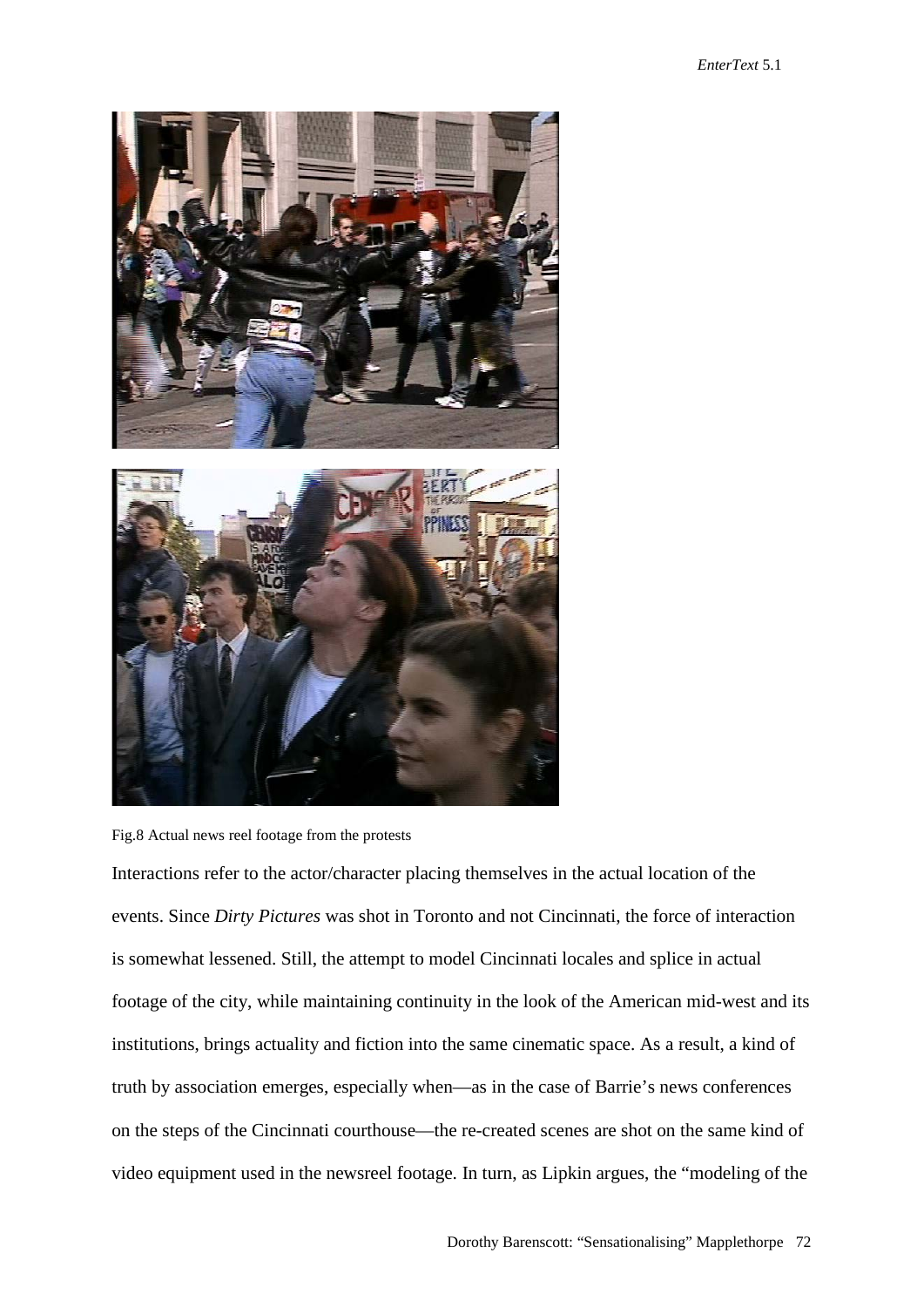iconic material is tested and its validity reinforced through its proximity to indexical imagery."<sup>[22](#page-21-21)</sup>

Finally, testimony acts as a potent antidote for what Bill Nichols in *Blurred Boundaries: Questions of Meaning in Contemporary Culture* refers to as the "'body too many' problem of reenactment" where the bodies of actors and extras never match the historical bodies they represent.[23](#page-21-22) *Dirty Pictures* makes copious use of this strategy, interjecting actual interviews with those who were both close to the original controversy (Jesse Helms, Alfonso D'Amato, Barney Frank, Pat Buchanan, etc.) and those who have a vested interest, yet were not tied directly to the controversy (Salman Rushdie, Susan Sarandon, Fran Lebowitz, etc.). These images serve to authenticate testimony today about what is known about historical events, and, like re-enactments, diminish "the mystery of presense/absense, then/now… the continuation of the past in the present, its corporeal incarnation through speech and action."[24](#page-21-23) Significantly, in *Dirty Pictures* the dates of testimony are not noted on video clips, leaving in further doubt when the interviews were made, solidifying the collapse between past and present-day events.

Considering the power of docudrama to persuade in the absence of actual documentary material, the melodramatic component of docudrama exists to produce some sense of familiarity, empathy, and emotive connection to the story being told. In turn, the conventional description of a melodrama is generally characterised as a drama of exaggerated emotions, stereotypical characters, and interpersonal conflicts. Critically, as Lipkin argues, film melodrama constructs domestic settings and familial images within the context of larger social systems that are exposed in the narrative as corrupt and repressive.<sup>[25](#page-21-24)</sup> Within *Dirty Pictures,* the melodrama is successfully created around the character of Dennis Barrie, his wife and two children, struggling with the harassment and hatred directed towards them during the obscenity trial [figs.9,10].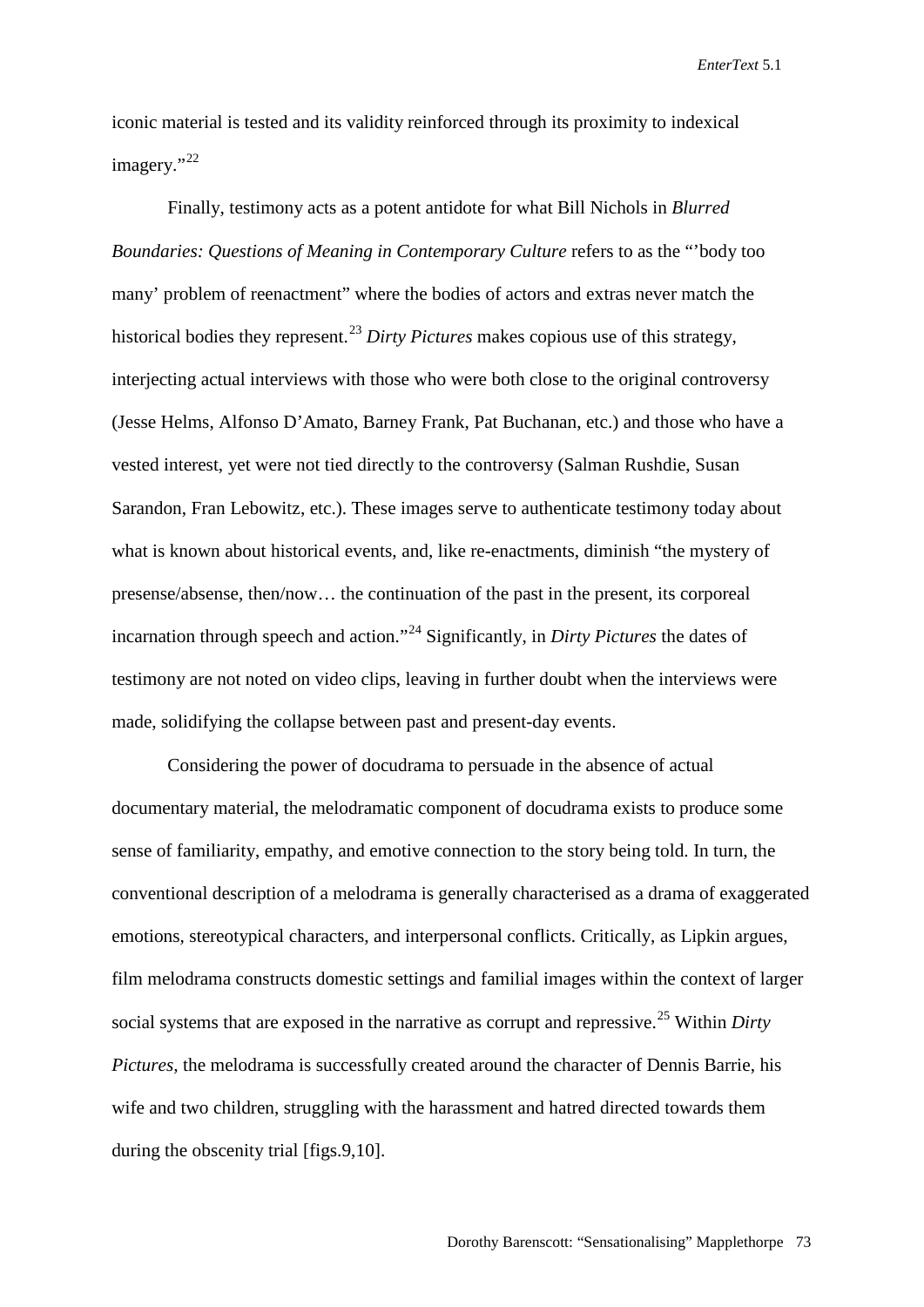

Fig.9 Barrie Dennis as family man





This configuration also sets up the hero as a heterosexual married male, normalising and distancing the more anxious-making aspects of Mapplethorpe's identity as a gay, presumably promiscuous, artist. The stereotypes integral to melodrama emerge most notably in the characterisations of those on the far right and left of the controversy. The leader of the Cincinnati's Citizens for Community values is depicted as a bible-thumping, beer-drinking Republican with a thick southern drawl, while some of the protesters and advocates of Barrie are shown as either leather-clad hoodlums or elitist and snobbish art connoisseurs.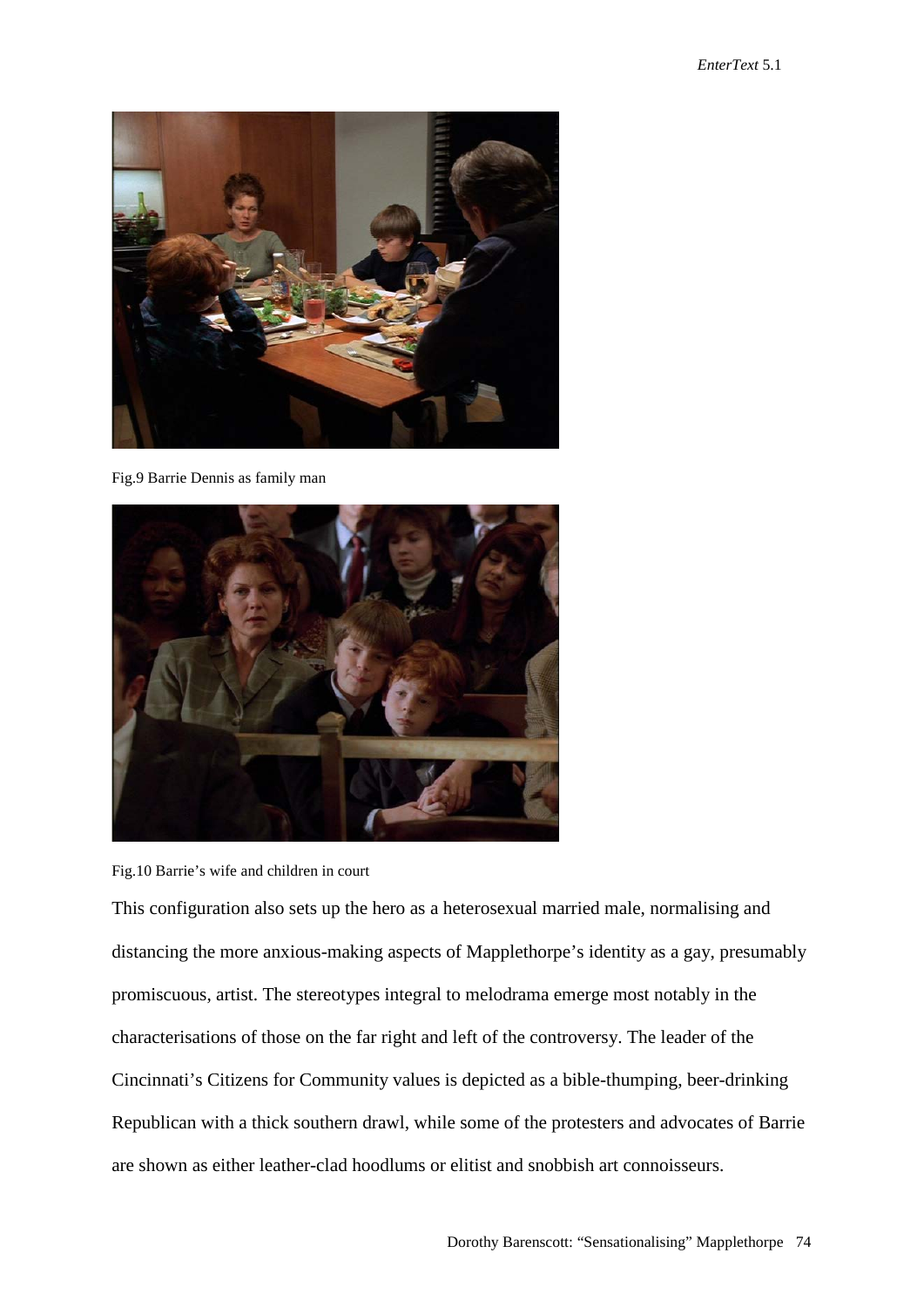Importantly, it is the character of Barrie who balances these positions and it is through his trials that lost moral structures are restored and recovered. Ben Singer, in *Melodrama and Modernity*, extends the definition of melodrama around a cluster of variable features that punctuate the results on the screen, including pathos, overwrought emotion, moral polarisation, non-classical narrative structure (vignettes), and sensationalism.[26](#page-21-25)

In the context of Singer's observations, melodrama is thus understood in terms of *excess*, triggering and inviting certain visceral and active responses from the spectator. Often, however, the actual events or historical data being represented in a docudrama are not spectacular or clear-cut enough to elicit such a powerful response. It is therefore significant to pay attention to the kind of "artistic licence" taken in the re-creation of the Mapplethorpe controversy during the scripting and filming of *Dirty Pictures.* Perhaps the greatest licence is taken with the depiction of Barrie being offered a bribe of \$100,000 to shut down the exhibit.<sup>[27](#page-21-26)</sup> While the real Dennis Barrie denies the existence of such an offer, the fictionalized scenario of Barrie's reluctance to take the bribe [fig.11] successfully strengthens Barrie's moral character in the melodramatic framing of the docudrama.



Fig.11 Barrie Dennis being offered a bribe to withhold court testimony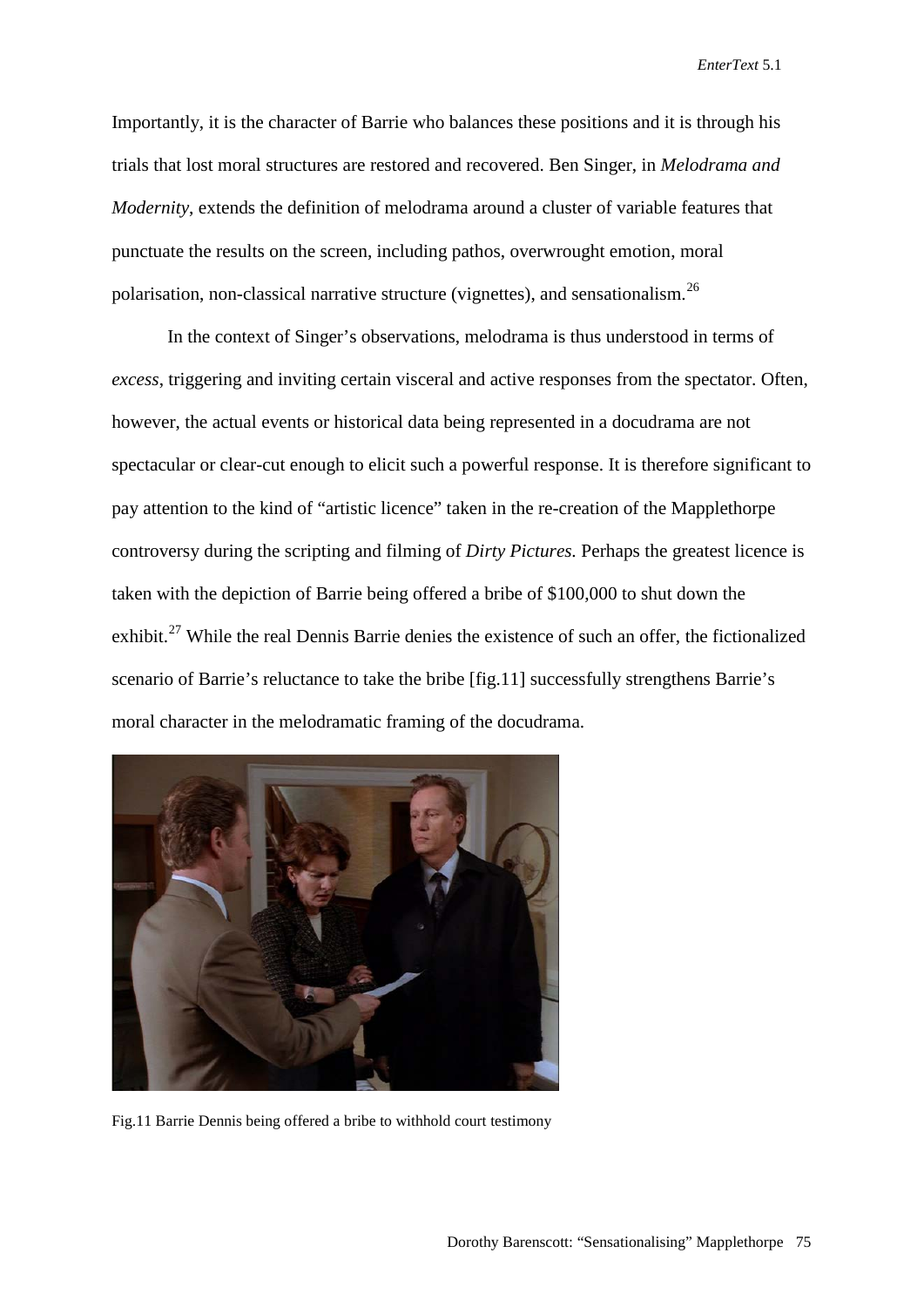At the same time, there is an important distancing made through the narrative between art and commercial interests—a distancing that is not as clearly understood in the actual world of museum and gallery politics. Other key exaggerations are made when the film shows Barrie refusing at first to testify in court, arguing with his wife about the graphic nature of the Mapplethorpe photographs, and confronting the president of Citizens for Community Values when his family begins receiving threatening phone calls.<sup>[28](#page-21-27)</sup> These fictionalised incidents are used as melodramatic devices to heighten pathos and create greater conflicts in the narrative, while seeking, however problematically, to sharpen boundaries that are blurred and fragmented in the actual "culture wars" of the past and the present.<sup>[29](#page-21-28)</sup> Once again, if we think of the actual Mapplethorpe photographs represented in the film, there are parallels to be drawn with the fuzzy boundaries of how Mapplethorpe as artist arranged and composed the subjects of his images for maximum effect, versus how museum curators placed them in exhibition, or how the producers of a provocatively titled commercial film chose to show them. Drawing if not exactly a melodramatic response, there is a sense at least of an attempt to mitigate the viewer's reaction to what is being shown and in what context it is being shown. What remains at stake then is dependant on what is being overshadowed with each act of "artistic licence."

### **Torn From the Headlines: Relatability, Rootability and Promotability**

Returning to Saatchi and the 1999 "Sensation" controversy, I would argue that there is a more direct connection between the release of *Dirty Pictures* and the events seen in New York seven months earlier than any of the film's critics or producers suggest.<sup>[30](#page-22-0)</sup> Ten years in the making, *Dirty Pictures* was by all accounts doomed to become yet another unrealised film script when film producer Michael Manheim finally convinced Showtime to finance his project in 1999. And while the official press describes Manheim's "tenacity" in convincing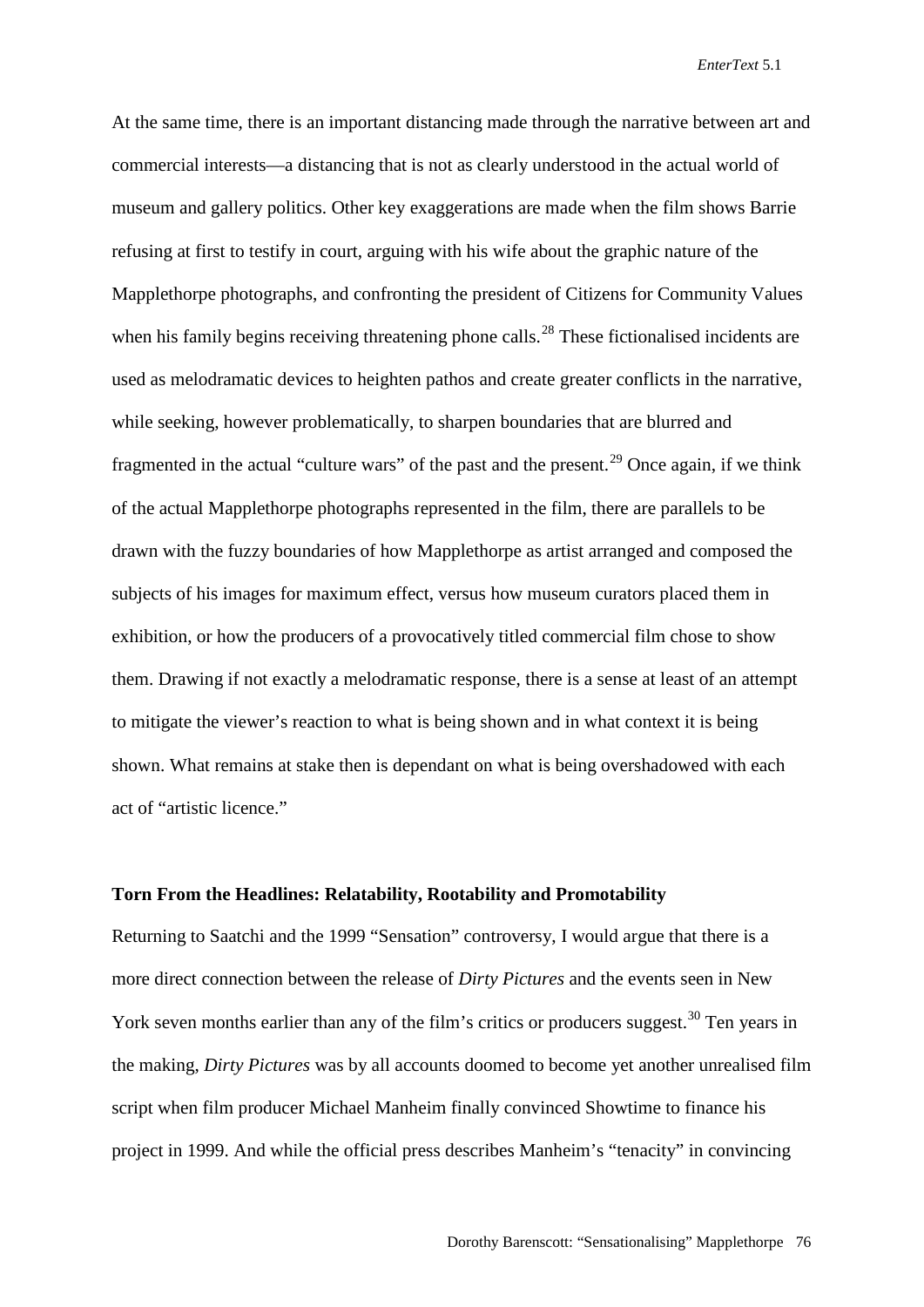the cable network to make the film, $31$  there was a powerful set of criteria already in place when Showtime chose *Dirty Pictures* as the film that would help launch its "No Limits" campaign. As Lipkin argues, the movie-of-the-week mantra, existing since the early 1990s, was fixed around the desire for "relatable," "rootable" and "promotable" stories. In turn, the motivation to make TV movies "resulted in new means of commodifying sources of story product, foster[ing] a 'headline' concept (comparable to 'high concept') approach to production and promotion…."[32](#page-22-2) *Dirty Pictures,* as a final product, was quick to capitalise on the kinds of debates and public exposure to "obscene art" that the "Sensation" exhibition in New York had generated. And perhaps more significantly, Showtime understood how the controversy, created in large part through the media hype, had helped Saatchi amass greater interest in, and value for, his collection. Not surprisingly, when the history of the film script's evolution is examined, there is a transition from a documentary film about a First Amendment battle to a docudrama detailing the personal strife of Barrie and his family.

In this way, the New York "story" had all the hallmarks of a perfect made-for-TV movie. It was relatable in the sense that audiences could empathize and identify with Barrie and his wife (the role of Barrie's wife was very important since a female hero typically leads TV movies). The film was rootable in that the true story's origins and recognisability as "news" had both current and historic resonance. Finally and most importantly to the movie's producers and financiers, the film was promotable. Knowing that TV movies as non-serial entities often had a limited shot at capturing an audience, *Dirty Pictures* was poised for success as it drew on both timely and heated debates in the art world, marked by the titillating content of the film, and profiting from the publicity that ensued when the project was assigned an NC-17 rating. These developments were then topped off with the added publicity of Showtime as creator of an American version of *Queer as Folk*—a new television series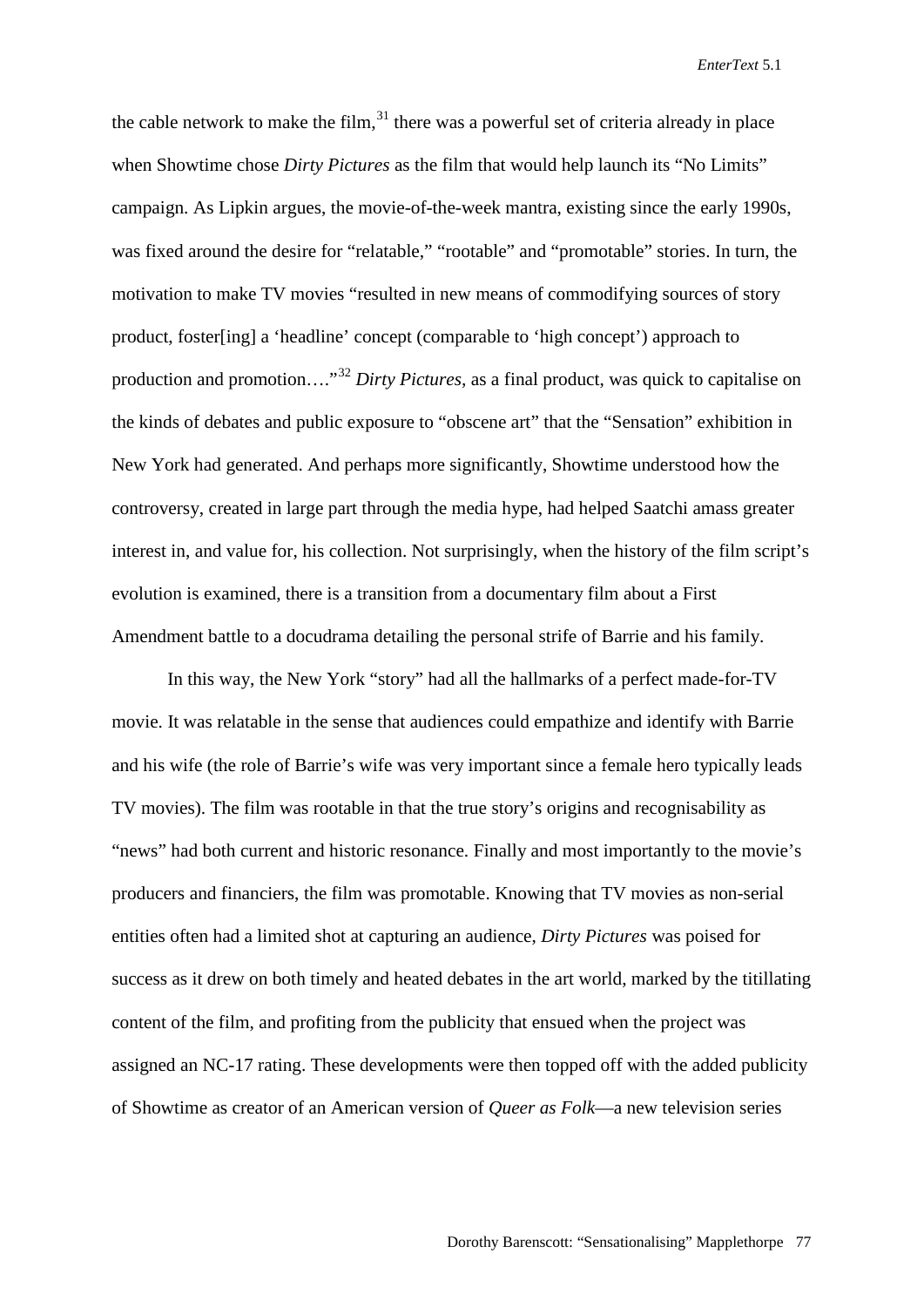[fig.12] that would, ironically enough as Saatchi had done only seven months earlier, profit from deliberately explicit and provocative representation.



Fig.12 Poster for Showtime series shown in USA

In the case of *Queer as Folk*, there was a double reference. Here was a British import that depicted the same gay culture that Mapplethorpe had made the subject of his most controversial photographs, while at the same time bringing to mind and capitalising on the British connections to the "Sensation" controversy in New York. Recalling the "high concept" of made-for-TV films (a term, incidentally, borrowed from the world of advertising—the world Saatchi helped create) each aspect of the relatable, rootable, promotable mantra finds its final resonance in the sensational. The resulting configuration around *Dirty Pictures,* then, is "detached consumption," which, as Bill Nichols states so forcefully, further erodes the spectator's historical consciousness and ability to discern fact and fiction, form and context:

It is something like a perversely exhibitionistic version of the melodramatic imagination: provide a "hook" by underlining an important aspect of the case—its scale, severity, uniqueness, or consequences; offer a dab of location realism; sketch in characters quickly; dramatize sensational aspects of the case—usually aspects of intense threat to human life and bodily integrity; move swiftly to an emotional climax; and urge a specific response—grief, alarm, fear, consolation, shock. Conclude the episode with a resonant moment and perhaps a pause for affective response to the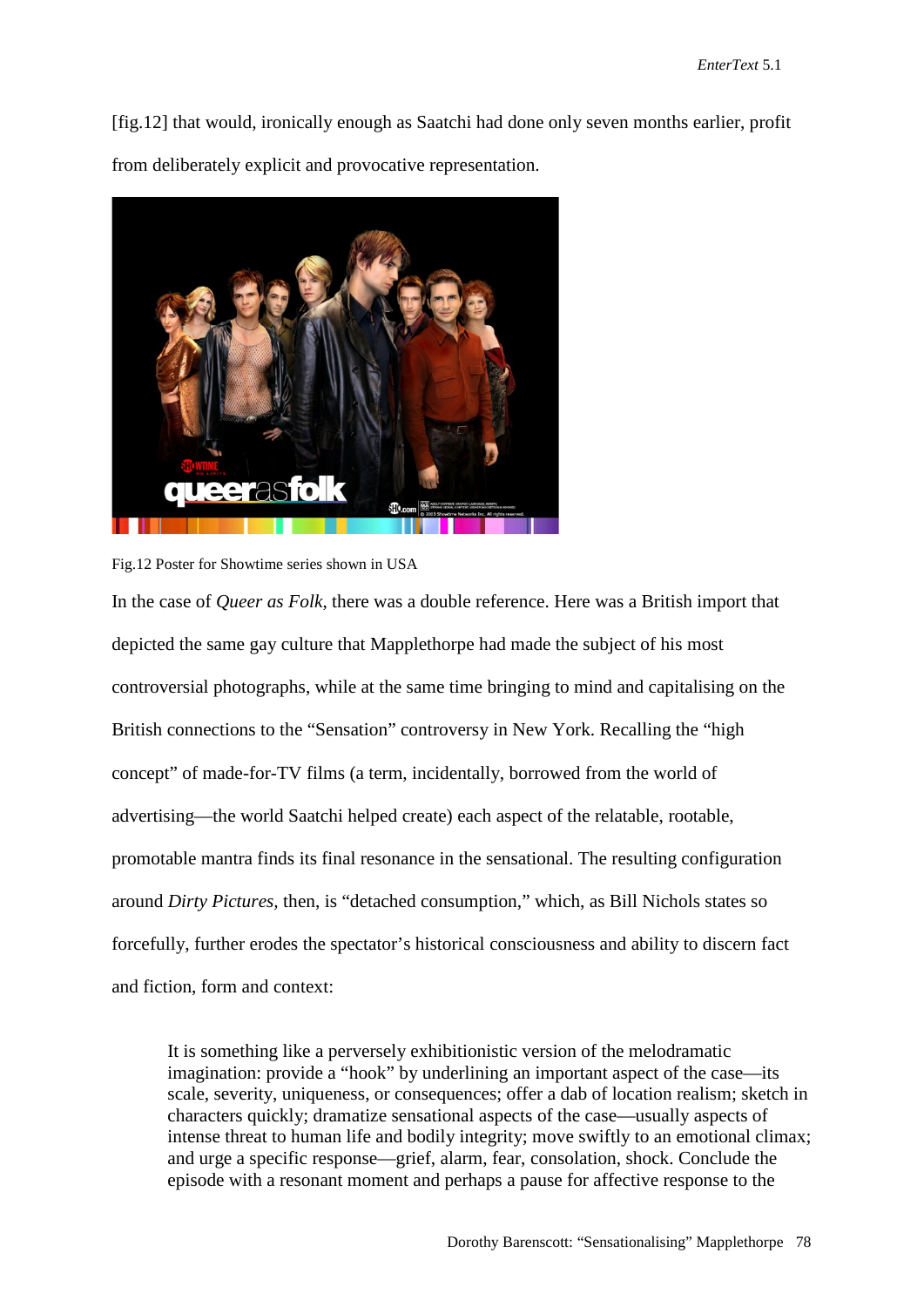marvellous and terrifying, the challenging and remarkable, the extraordinary and the corrupt.

#### **What** *Dirty Pictures* **Can Show Us: By Way of Conclusion**

If the "culture wars" still exist, as Andrea Fraser suggests they do, the "Sensation" controversy asks us to consider what the new topographies of power are and where and how they are being mapped. The production, promotion and circulation of *Dirty Pictures* offers one place to look and helps us to think through the kind of relationships that are undoubtedly emerging in today's art institutions. In this case study, we are confronted with the ugly underbelly of the "culture wars" as it was made manifest at the height of the "Sensation" scandal—exposing the increasingly permeable borders between art and economic interests, the commercialisation and connoisseurship of subculture, and the transparent and problematic process of defending and policing artistic autonomy at the expense of important political and social contexts. At the core of these power struggles is the potency of representation in all its forms. *Dirty Pictures* shows us how quickly, efficiently, and persuasively the index can be confused with its referent, made to fill in the fractures that are increasingly part of an overall fragmentation of all modes of knowledge. And located around Mapplethorpe's photographs—images that continue to disturb and defy classification—these problems seem particularly apt. We are thus left to ask: if the pseudo-event or manufactured "scandal" was the most interesting aspect of Saatchi's "Sensation" exhibition, what can be said of the art and artists that helped constitute it or the subjects taken up in their work? What is the final fate of the museum and museum director or curator under such circumstances and to whom does it owe its allegiance? Perhaps the real Dennis Barrie's departure from the Cincinnati Contemporary Arts Center to head a company that creates "for-profit museums for the 21<sup>st</sup> century" gives us one answer.<sup>[33](#page-22-3)</sup> Still, if there are productive sites of dialogue remaining in today's "culture wars," they must be recognised in their disentangled forms. One step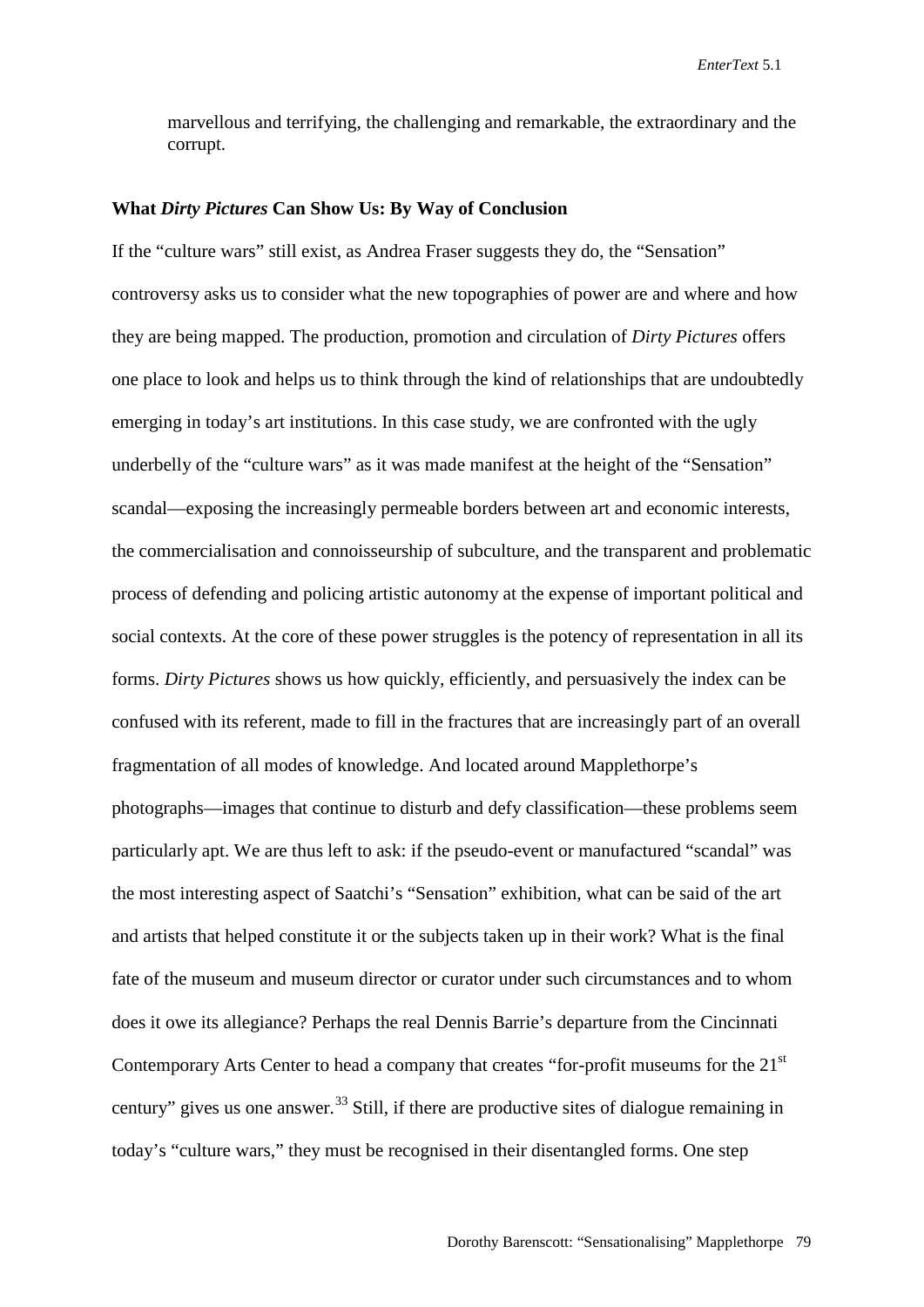towards this goal is to engage the public critically in a process of challenging the "coffee

table book" mentality that many museums and galleries promote, creating exhibitions and

spaces for discussion where one can look beyond the strictly formal and sensational to

confront, head on, the social and political.

<span id="page-21-1"></span>

<span id="page-21-27"></span> $^{28}$  Ibid.

<span id="page-21-28"></span><sup>29</sup> While melodrama has traditionally been employed to forge a sense of belonging, creating clear and fixed counterpoints of good and evil, us and other, the results are decidedly ambiguous and not as clear-cut as the melodrama/realism, "high vs. low art," dichotomy that is typically constructed. As Singer argues, melodrama "foments psychic energies and emotions which the narrative represses and blocks from full expression, gratification and resolution, because they are fundamentally incompatible with the demands of dominant

<span id="page-21-0"></span><sup>1</sup> Ben Patrick Johnson, "'No Limits' on Mapplethorpe Film and Brit-inspired Gay TV Series on Showtime" (*Culture Kiosque,* 26 May 2000),<http://www.culturekiosque.com/nouveau/tele/rhemapple.html> <sup>2</sup> Andrea Fraser, "A Sensation Chronicle" (*Social Text* 19.2, 2001), 127. <sup>3</sup> Ibid.

<span id="page-21-2"></span>

<span id="page-21-5"></span><span id="page-21-4"></span><span id="page-21-3"></span> $5$  Dirty Pictures, dir. Frank Pierson, 1 hr. 44 min., USA: MGM Home Entertainment, 2000.<br>  $6$  The rap group 2 Live Crew's album and title track, *Banned in the USA*, premiered amidst the height of the Mapplethorpe controversy in 1990.

<span id="page-21-6"></span><sup>7</sup> Paul Morrison, "Coffee Table Sex: Robert Mapplethorpe and the Sadomasochism of Everyday Life" (*Genders*  11, 1991), 17.

<span id="page-21-7"></span><sup>8</sup> Morrison, 20.

<span id="page-21-8"></span> $9$  Ibid.

<span id="page-21-9"></span><sup>&</sup>lt;sup>10</sup> In the catalogue for "The Perfect Moment," Kay Larson makes the connection between these juxtapositions in an attempt to provide meaning for both kinds of Mapplethorpe photographs: "The gleam of light on a dark body, flowing slowly into the vortex of curly hair in the man's crotch, creates a visceral, gutteral, pleasurable shock. So it is with the perfect flaring arc of an orchid and leaf in a white vase, or the blousy elegance of a drooping tulip." Kay Larson, "Robert Mapplethorpe" in Janet Kardon , David Joselit and Kay Larson, *Robert* 

<span id="page-21-13"></span><span id="page-21-12"></span>

<span id="page-21-11"></span><span id="page-21-10"></span><sup>&</sup>lt;sup>11</sup> Morrison, 20.<br><sup>12</sup> Ibid, 24.<br><sup>13</sup> Larson, 15.<br><sup>14</sup> David Joselit, "Mapplethorpe's Poses" in Kardon et al., *Robert Mapplethorpe: The Perfect Moment*, 21.<br><sup>15</sup> Fraser, 137.<br><sup>16</sup> Ibid.. 149.

<span id="page-21-16"></span><span id="page-21-15"></span><span id="page-21-14"></span><sup>16</sup> Ibid., 149. <sup>17</sup> Steven K. Lipkin, *Real Emotional Logic: Film and Television Docudrama as Persuasive Practice*  (Carbondale: Southern Illinois University Press, 2002), x. <sup>18</sup> Lipkin, xi.

<span id="page-21-17"></span>

<span id="page-21-20"></span>

<span id="page-21-22"></span><span id="page-21-21"></span>

<span id="page-21-19"></span><span id="page-21-18"></span><sup>19</sup> Ibid. <sup>20</sup> Ibid, 4. <sup>21</sup> Ibid, 24. <sup>22</sup> Ibid, 25. <sup>23</sup> Bill Nichols, *Representing Reality: Issues and Concepts in Documentary* (Bloomington: Indiana University Press, 1991),  $\frac{4}{24}$  Ibid.

<span id="page-21-25"></span><span id="page-21-24"></span><span id="page-21-23"></span><sup>&</sup>lt;sup>25</sup> Lipkin, 5.<br><sup>26</sup> Ben Singer, *Melodrama and Modernity: Early Sensational Cinema and Its Contexts (New York: Columbia)* University Press, 2001), 44-48. 27 John Kiesewetter, "'Dirty Pictures' Uses Plenty of Artistic License" (*The Cincinnati Enquirer,* 21 May 2000),

<span id="page-21-26"></span>[http://www.enquirer.com/editions/2000/05/21/loc\\_dirty\\_pictures\\_uses.html](http://www.enquirer.com/editions/2000/05/21/loc_dirty_pictures_uses.html)